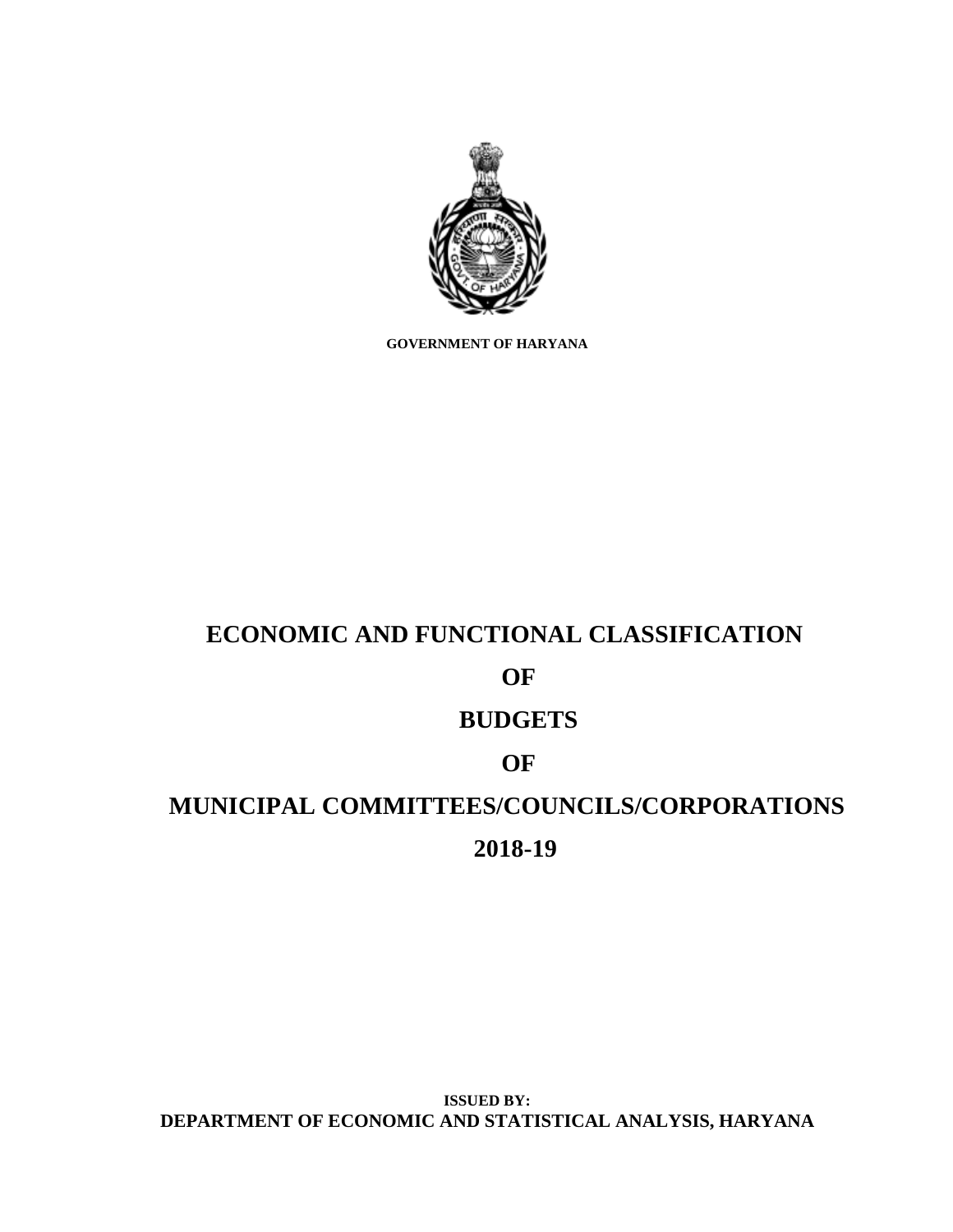**Publication No. 1271** Available on Deptt. website [www.esaharyana.gov.in](http://www.esaharyana.gov.in/)



**GOVERNMENT OF HARYANA**

# **ECONOMIC AND FUNCTIONAL CLASSIFICATION**

# **OF**

# **BUDGETS**

# **OF**

# **MUNICIPAL COMMITTEES/COUNCILS/CORPORATIONS**

## **2018-19**

**ISSUED BY: DEPARTMENT OF ECONOMIC AND STATISTICAL ANALYSIS, HARYANA**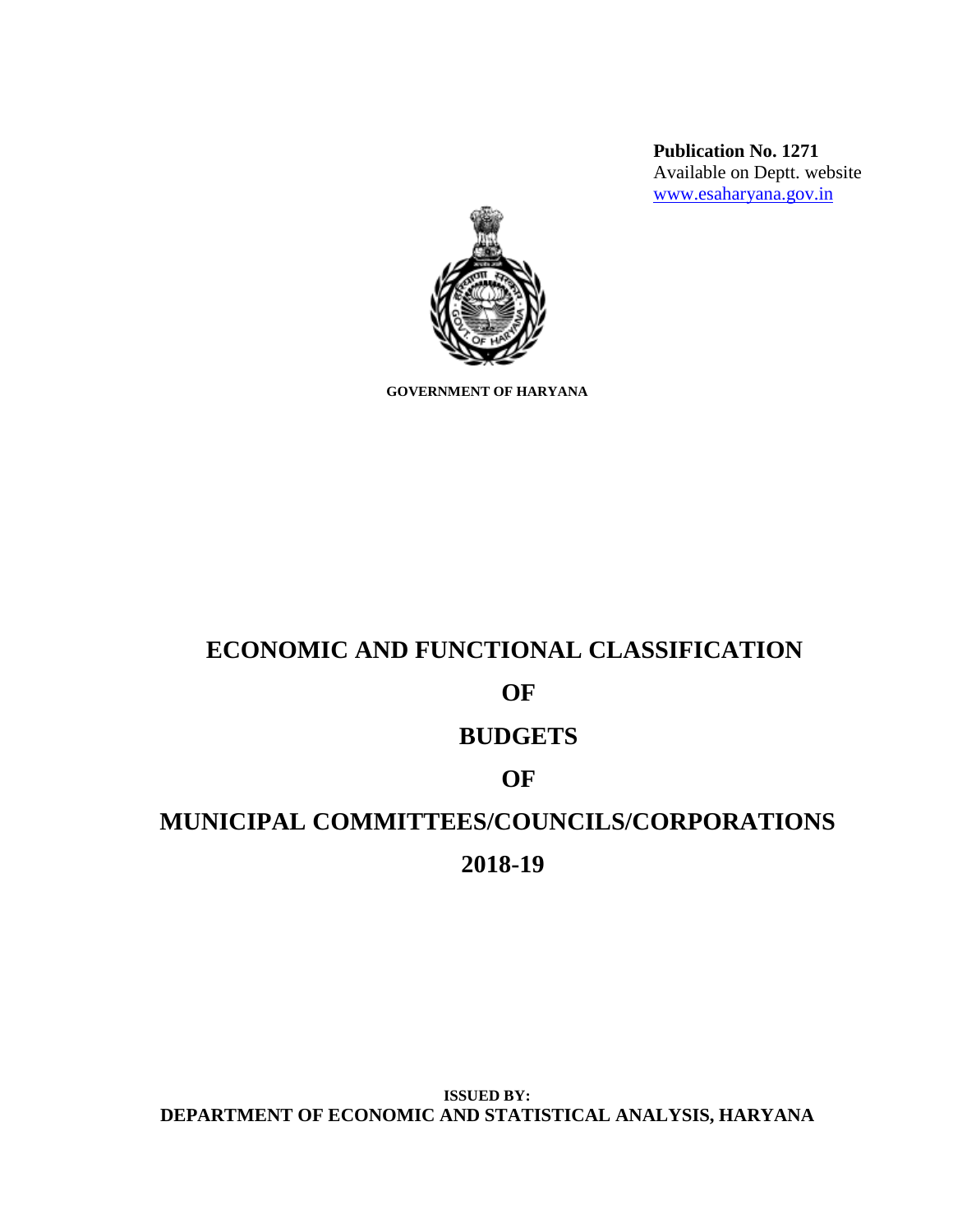#### **PREFACE**

 Economic and Functional Classification of the Budgets of Municipal Committees/ Councils/Corporations in Haryana is an attempt to recast the state Municipal transactions in order to assess the economic and functional significance of these transactions. Economic Classification groups together the items of receipts and expenditure by their economic characters such as consumption expenditure, capital formation, transfer payments etc. whereas the Functional Classification groups them according to the particular purpose of function they perform such as education, medical & public health, economic services etc. It indicates the relative changes in the income and expenditure of Municipal Committees/Councils/Corporations in the state during the year as compared to previous year.

 The Department of Economic and Statistical Analysis, Haryana is being prepared Economic and Functional Classification of the Budgets of Municipal Committees/Councils/Corporations in accordance with the guidelines of the National Statistical Office (NSO), Govt. of India since 1966-67 and now Ministry of Statistics & Programme implementation also publishes this report periodically.

 I take this opportunity to thanks the NSO for providing valuable guidance for preparing this report. Efforts made by the District Statistical Offices for collection of data from Municipal Committees/Councils/Corporations are also acknowledged. The cooperation extended by various Municipal Committees/Councils/Corporations for providing required data is also highly appreciated and acknowledged.

 The efforts made by Sh. Bijender Kumar, Research Officer and other team members namely, Sh. Rajesh Duhan, Field Assistant and Mr. Sachin, Data Entry Operator under the supervision of Dr. Rajvir Bhardwaj, Additional Director in bringing out this report are also acknowledged.

I hope this report will provide an useful information for administrators, planners and research scholars interested in the study of Budgets of Municipal Committees/Councils/ Corporations of the state.

#### **Dr. N.R. Sheoran**

**Dated:** 13<sup>th</sup> October, 2021 Department of Economic &  **Statistical Analysis, Haryana.** 

**Panchkula** Director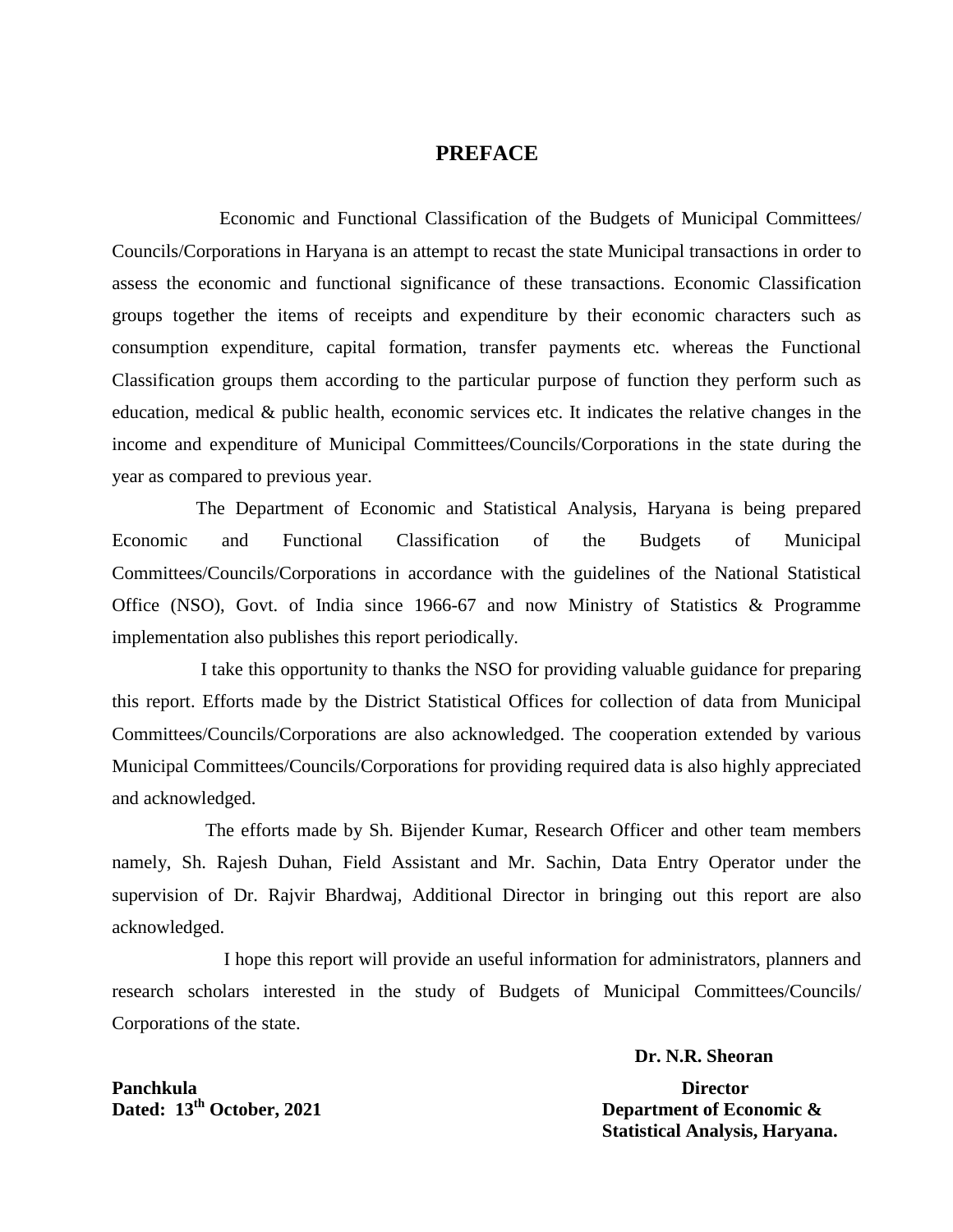# **CONTENTS**

| Sr.<br>No.   | <b>Chapter</b>                                        | Page(s)   |
|--------------|-------------------------------------------------------|-----------|
| I            | <b>Introduction</b>                                   | 1         |
| $\mathbf H$  | <b>Set of Accounts – Economic Classification</b>      | $2 - 8$   |
| Ш            | <b>Main Findings-Economic Classification</b>          | $9-14$    |
| IV           | Notes on the Accounts, their Derivation and Rationale | 15-18     |
| $\mathbf{V}$ | <b>Reconciliation: Income and Expenditure</b>         | $19 - 20$ |
| VI           | <b>Principles of Functional Classification</b>        | 22-29     |
| VII          | <b>Functional Classification Scheme</b>               | $30 - 31$ |
| VIII         | <b>Notes on Functional Categories</b>                 | 32-33     |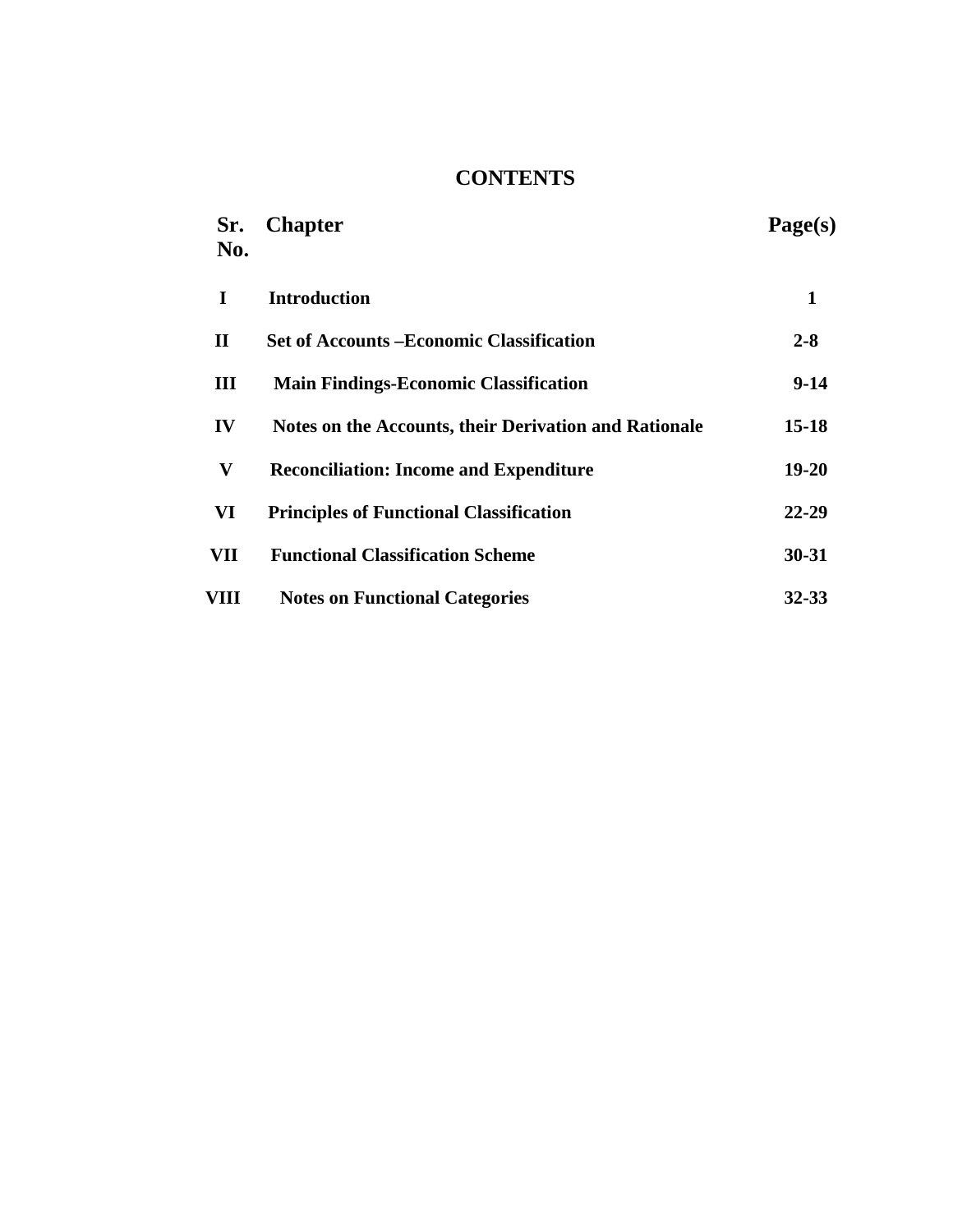### **CHAPTER-I**

#### **INTRODUCTION**

 The budget of a Municipal Committee/Council/Corporation presents detailed information about its revenue, expenditure and other financial transactions during the financial year in terms of various departments and purposes but it does not clearly explain the economic significance of various items of revenue and expenditure as these items are not recorded separately therein. Therefore, from the study of budget document (G-1 Form), as they are, it is possible to have a clear idea of consumption expenditure, capital formation, current receipts etc. of a Municipal Committee/ Council/Corporation.

Thus, in the present report viz., **"Economic and Functional Classification of the Budgets of Municipal Committees/Councils/Corporations 2018-19"** an attempt has been made to bring together the details of significant heads under various accounts.

 Besides, the items of revenue and expenditure of Municipal Committees/Councils/Corporations have also been re-classified and re-grouped according to particular purpose of function they perform such as education, medical & public health, economic services etc. The two types of classification are integrated into Economic-Cum-Functional Classification and Services are split horizontally into economic categories and vertically into functional categories.

 The present study covers the budgets of 10 Municipal Corporations, 18 Municipal Councils and 53 Municipal Committees that existed in Haryana as on March, 2019.

\*\*\*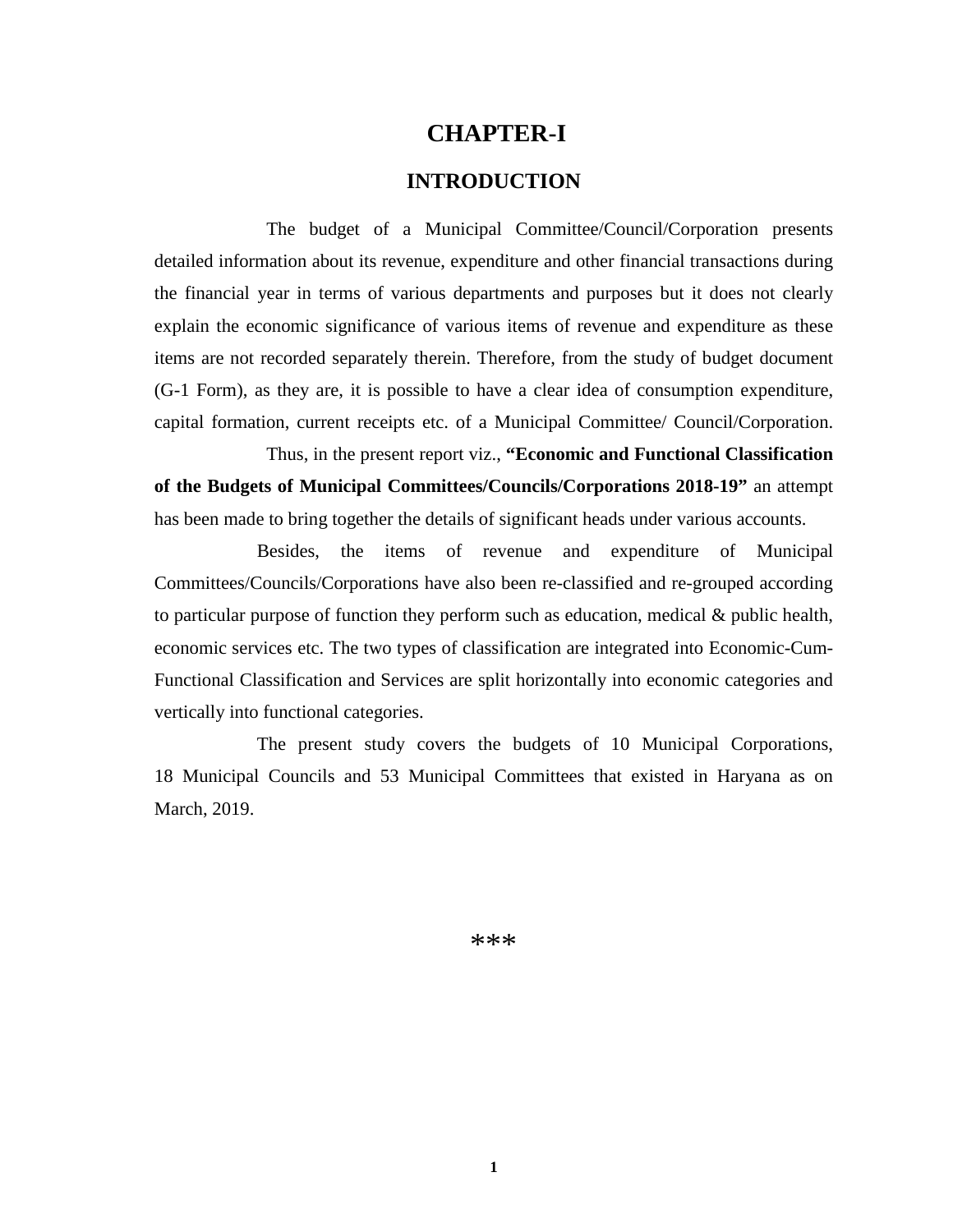#### **CHAPTER-II**

### **THE SET OF ACCOUNTS**

The following five accounts containing the re-classified data of all the Municipal Committees/Councils/Corporations in the state for the years 2016-17, 2017-18 and 2018-19 are presented in this chapter:-

- Account-I Transactions in Commodities and Services and Transfers: Current Account of Administrative Departments of Municipal Committees/ Councils/Corporations.
- **Account-II** Transactions in Commodities and Services and Transfers: Current Account of Departmental Commercial Undertakings of Municipal Committees/Councils/Corporations.
- **Account-III** Transactions in Commodities and Services and Transfers: Capital Account of Administrative Departments and Departmental Commercial Undertakings of Municipal Committees/Councils/ Corporations.
- **Account-IV** Changes in Financial Assets and Liabilities: Capital Account of Municipal Committees/Councils/Corporations.
- **Account-V** Cash and Capital Reconciliation Account of Municipal Committees/ Councils/Corporations.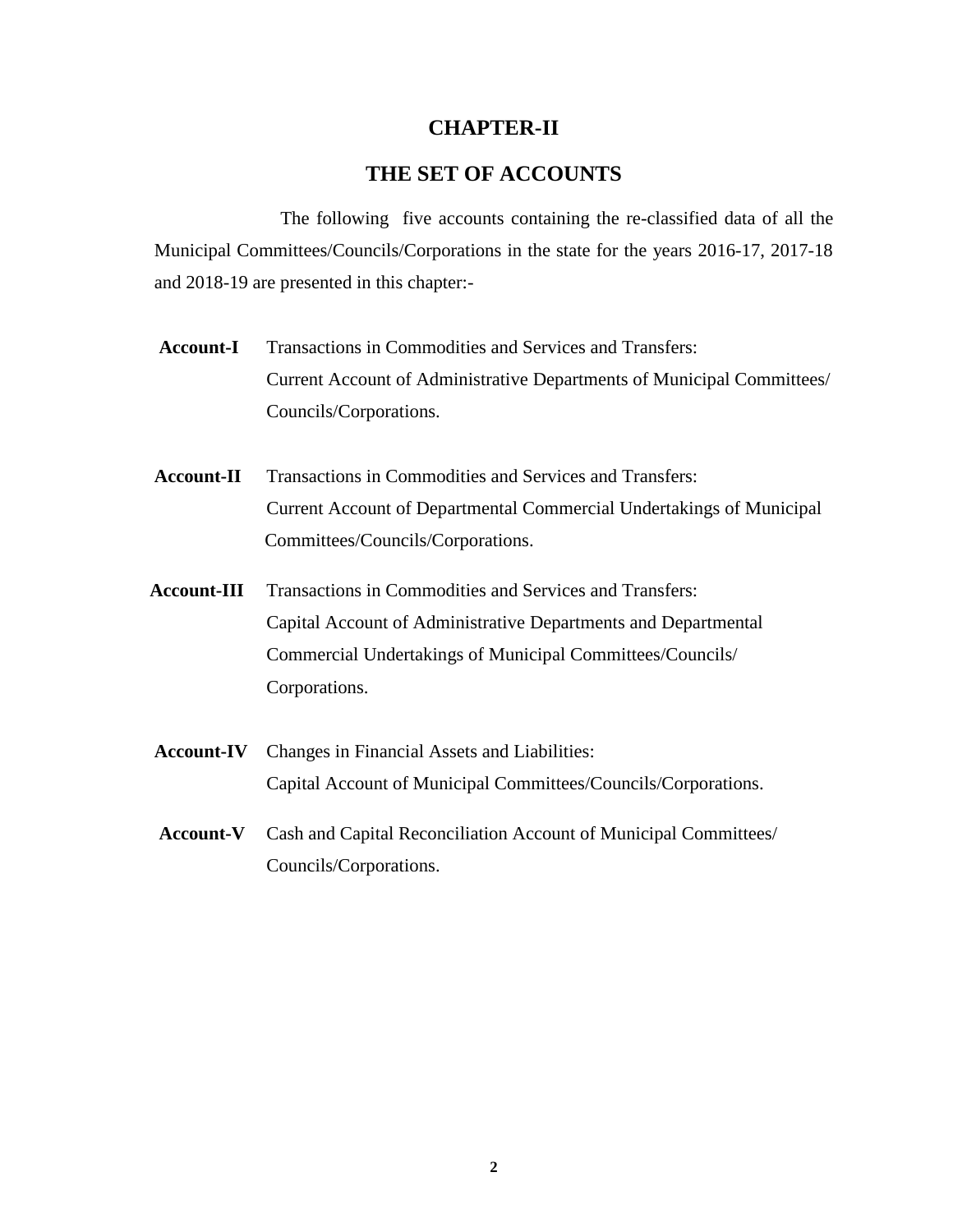### **ACCOUNT-I**

#### **Transactions in Commodities & Services and Transfers: Current Account of Administrative Departments of Municipal Committees/Councils/Corporations**

 $($  $\overline{\mathbf{z}}$  **Lakh**)

| Sr.            | <b>Expenditure</b>     | 2016-17                 | 2017-18                 | 2018-19 | Sr.          | <b>Revenue</b>                    | 2016-17                  | 2017-18          | 2018-19 |
|----------------|------------------------|-------------------------|-------------------------|---------|--------------|-----------------------------------|--------------------------|------------------|---------|
| No.            |                        |                         |                         |         | No.          |                                   |                          |                  |         |
| $\mathbf{1}$   | $\overline{2}$         | $\overline{\mathbf{3}}$ | $\overline{\mathbf{4}}$ | 5       | 6            | $\overline{7}$                    | 8                        | $\boldsymbol{9}$ | 10      |
| $\mathbf{1}$   | Consumption            | 101032                  | 159418                  | 149949  | $\mathbf{1}$ | <b>Tax Revenue</b>                | 67011                    | 77247            | 52539   |
|                | <b>Expenditure</b>     |                         |                         |         |              |                                   |                          |                  |         |
| 1.1            | Wages & Salaries       | 78155                   | 129220                  | 89459   | 1.1          | <b>Taxes on Income</b>            | 762                      | 1306             | 317     |
| 1.2            | Net Purchase of        | 22877                   | 30198                   | 60490   | (a)          | Profession or Trade Tax           | 676                      | 771              | 149     |
|                | Commodities &          |                         |                         |         |              |                                   |                          |                  |         |
|                | Services $(a+b-c)$     |                         |                         |         |              |                                   |                          |                  |         |
| (a)            | Purchase of            | 13862                   | 12912                   | 13793   | (b)          | <b>Servant Tax</b>                | 86                       | 535              | 168     |
|                | Commodities            |                         |                         |         |              |                                   |                          |                  |         |
| (b)            | Repairs and            | 13327                   | 35309                   | 49668   | 1.2          | <b>Taxes on Commodities &amp;</b> | 8401                     | 9247             | 11723   |
|                | Maintenance            |                         |                         |         |              | <b>Services</b>                   |                          |                  |         |
| (c)            | Less Sale of           | 4312                    | 18023                   | 2971    | (a)          | Octroi                            |                          |                  |         |
|                | Commodities            |                         |                         |         |              |                                   |                          |                  |         |
| $\overline{2}$ | <b>Transfer</b>        | 2136                    | 3810                    | 1794    | (b)          | Water Tax                         | $\overline{\phantom{a}}$ | $\overline{a}$   | 1909    |
|                | <b>Payments</b>        |                         |                         |         |              |                                   |                          |                  |         |
| 2.1            | Interest               | 1890                    | 3810                    | 1794    | (c)          | <b>Terminal Tax</b>               | 1528                     | 4797             | 1018    |
| 2.2            | Grants                 | 246                     |                         |         | (d)          | <b>Taxes on Vehicles</b>          | 1153                     | 412              | 505     |
| 2.3            | <b>Other Current</b>   |                         |                         |         | (e)          | Taxes on Animals (Including       | 993                      | 99               | 222     |
|                | Transfers              |                         |                         |         |              | Fee for Registration of Dogs)     |                          |                  |         |
| $\mathbf{3}$   | <b>Savings on</b>      | 132684                  | 81390                   | 105454  | (f)          | Fee for Vehicle Licenses          | 509                      | 131              | 290     |
|                | <b>Current Account</b> |                         |                         |         |              |                                   |                          |                  |         |
|                |                        |                         |                         |         | (g)          | License Fee for Job Porters       | 84                       | 89               | 178     |
|                |                        |                         |                         |         | (h)          | Dangerous & Offensive Trade,      | 1462                     | 1105             | 1189    |
|                |                        |                         |                         |         |              | License Fees and for Letting off  |                          |                  |         |
|                |                        |                         |                         |         |              | Fire Works                        |                          |                  |         |

Continued……..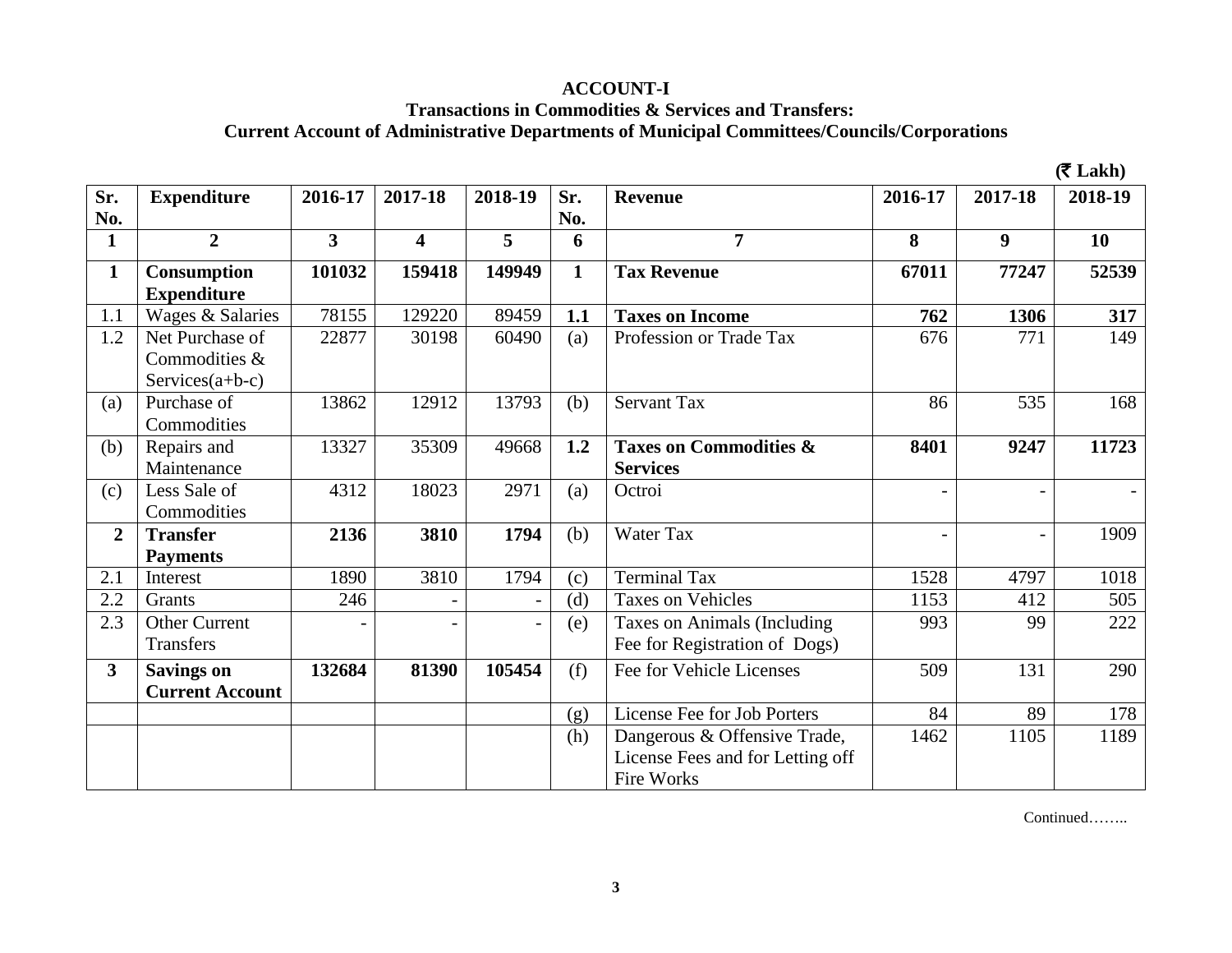# **(**` **Lakh)**

| Sr. | <b>Expenditure</b> | 2016-17 | 2017-18 | 2018-19 | Sr.                     | <b>Revenue</b>                           | 2016-17   | 2017-18          | 2018-19   |
|-----|--------------------|---------|---------|---------|-------------------------|------------------------------------------|-----------|------------------|-----------|
| No. |                    |         |         |         | No.                     |                                          |           |                  |           |
| 1   | $\overline{2}$     | 3       | 4       | 5       | 6                       | 7                                        | 8         | $\boldsymbol{9}$ | 10        |
|     |                    |         |         |         | (i)                     | Tolls on Vehicles & Animals              | 124       | 169              | 4         |
|     |                    |         |         |         | (i)                     | <b>Local Rate</b>                        | 677       | 733              | 2808      |
|     |                    |         |         |         | (k)                     | Income from Public Safety and            | 1871      | 1712             | 3600      |
|     |                    |         |         |         |                         | Convenience                              |           |                  |           |
|     |                    |         |         |         | 1.3                     | <b>Taxes on Properties &amp; Capital</b> | 57848     | 66694            | 40499     |
|     |                    |         |         |         |                         | <b>Transactions</b>                      |           |                  |           |
|     |                    |         |         |         | (a)                     | Taxes on Buildings and Land              | 56819     | 48881            | 20501     |
|     |                    |         |         |         |                         |                                          |           |                  |           |
|     |                    |         |         |         | (b)                     | Income from Municipal                    | 1029      | 17813            | 19998     |
|     |                    |         |         |         |                         | Properties                               |           |                  |           |
|     |                    |         |         |         | $\overline{2}$          | <b>Administrative Receipts</b>           | 1404      | 532              | 706       |
|     |                    |         |         |         | $\overline{\mathbf{3}}$ | <b>Revenue Grants and</b>                | 85437     | 57572            | 58643     |
|     |                    |         |         |         |                         | <b>Contributions</b>                     |           |                  |           |
|     |                    |         |         |         | 4                       | <b>Other Income from</b>                 | 3583      | 19187            | 15940     |
|     |                    |         |         |         | (a)                     | Profit Transferred from                  | $(-)2104$ | 12077            | $(-)2921$ |
|     |                    |         |         |         |                         | <b>Departmental Commercial</b>           |           |                  |           |
|     |                    |         |         |         |                         | Undertaking (Account II)                 |           |                  |           |
|     |                    |         |         |         | (b)                     | Income from Investment                   | 2250      | 194              | 104       |
|     |                    |         |         |         | (c)                     | <b>Interest Receipts</b>                 | 3437      | 6916             | 18757     |
|     |                    |         |         |         | 5                       | <b>Miscellaneous Receipts</b>            | 78417     | 90080            | 129369    |
|     | <b>Total</b>       | 235852  | 244618  | 257197  |                         | <b>Total</b>                             | 235852    | 244618           | 257197    |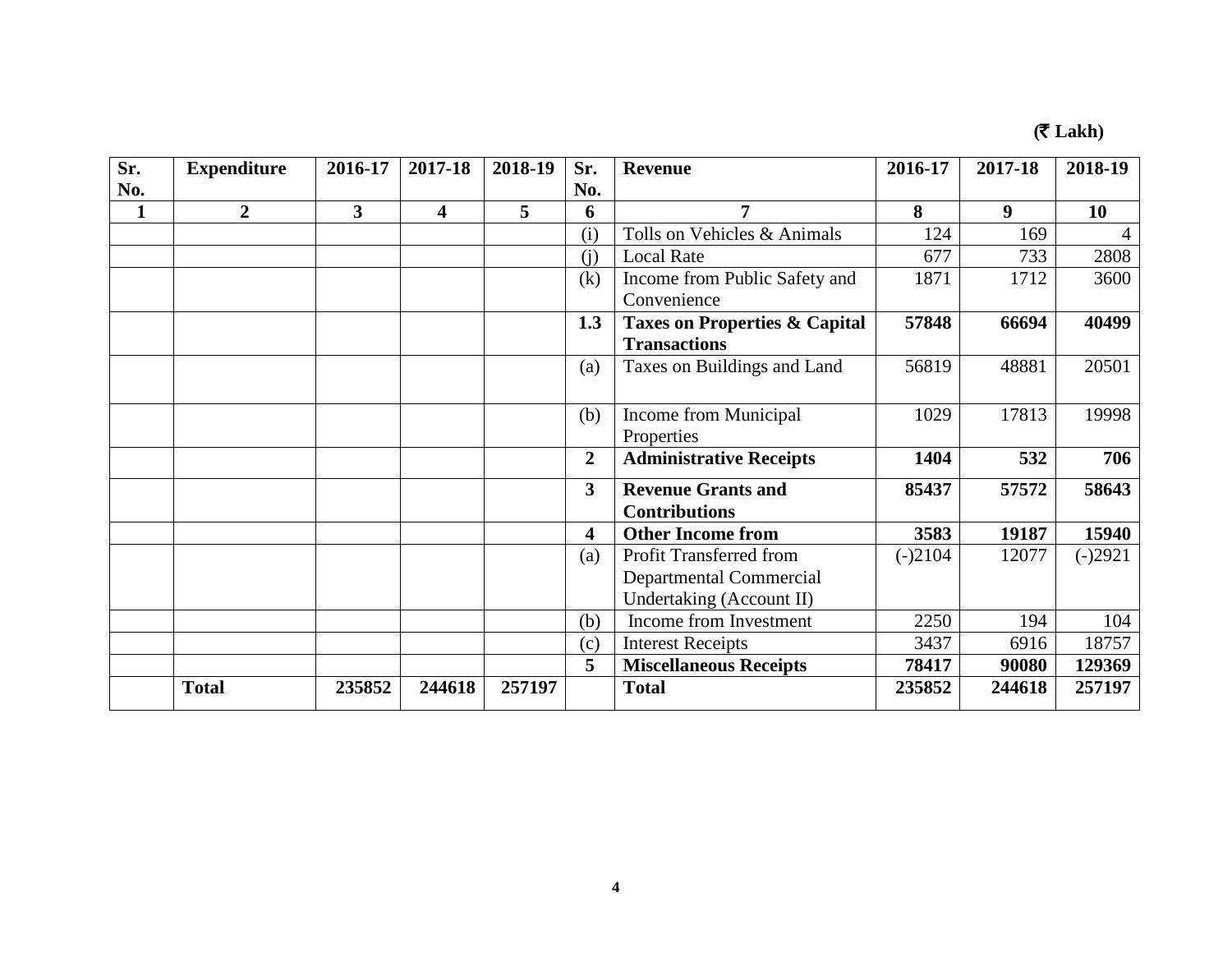### **ACCOUNT-II**

#### **Transactions in Commodities & Services and Transfers: Current Account of Departmental Commercial Undertakings of Municipal Committees/Councils/Corporations**

|                |                                      |           |         |           |     |              |                          |          | $(5$ Lakh) |
|----------------|--------------------------------------|-----------|---------|-----------|-----|--------------|--------------------------|----------|------------|
| Sr.            | <b>Expenditure</b>                   | 2016-17   | 2017-18 | 2018-19   | Sr. | Revenue      | 2016-17                  | 2017-18  | 2018-19    |
| No.            |                                      |           |         |           | No. |              |                          |          |            |
|                | $\overline{2}$                       | 3         | 4       | 5         | 6   | 7            | 8                        | <b>Q</b> | 10         |
| л.             | <b>Wages and Salaries</b>            | 3071      | 3095    | 4706      | 1   | Gross Sale   | 2652                     | 16502    | 1909       |
|                |                                      |           |         |           |     | Proceeds     |                          |          |            |
| $\overline{2}$ | Commodities & Services               | 158       | 185     | 124       | (a) | Electricity  | $\overline{\phantom{0}}$ |          |            |
| 3              | Repairs & Maintenance                | 200       | 1068    | -         | (b) | Transport    | $\overline{\phantom{0}}$ |          |            |
| 4              | Interest (Water Supply)              | 1327      | 77      | -         | (c) | Water        | 2652                     | 16502    | 1909       |
|                |                                      |           |         |           |     | Supply       |                          |          |            |
| 5              | <b>Profit Transferred to Current</b> | $(-)2104$ | 12077   | $(-)2921$ |     |              |                          |          |            |
|                | Account                              |           |         |           |     |              |                          |          |            |
|                |                                      |           |         |           |     |              |                          |          |            |
|                | <b>Total</b>                         | 2652      | 16502   | 1909      |     | <b>Total</b> | 2652                     | 16502    | 1909       |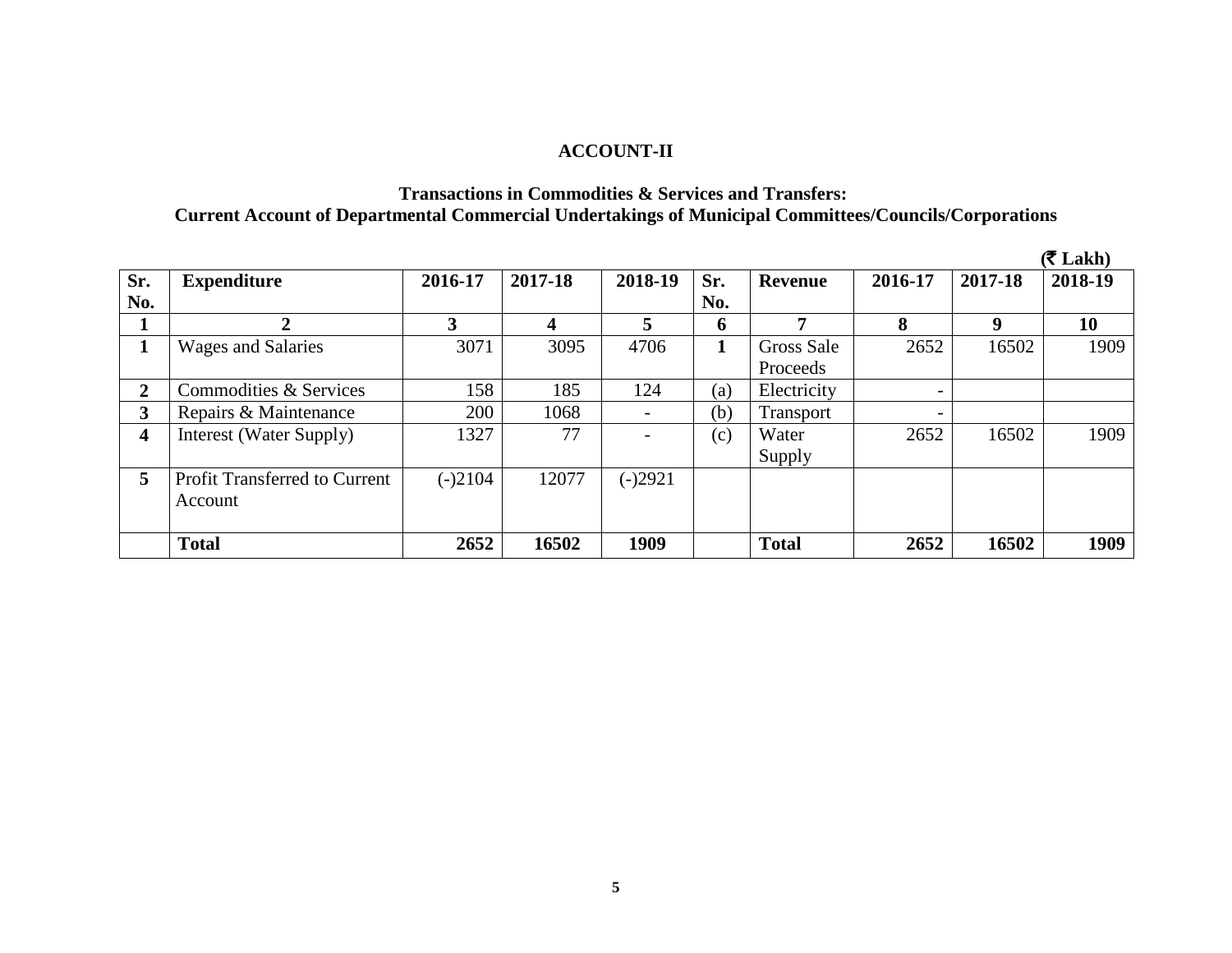#### **ACCOUNT-III**

#### **Transactions in Commodities & Services and Transfers: Capital Account of Administrative Departments and Departmental Commercial Undertakings of Municipal Committees/Councils/Corporations**

 $(\mathbf{\overline{z}} \text{ Lakh})$ **Sr. No. Disbursement 2016-17 2017-18 2018-19 Sr. No. Revenue 2016-17 2017-18 2018-19 1 2 3 4 5 6 7 8 9 10 1 Capital Formation (A+B) 61848 87236 101099 1 Savings on Current Account 132684 81390 105454 A. Administrative Departments 58376 87126 101099 2 Capital Transfers 15783 9232 45759** 1.1 Buildings & Other Construction 57741 86577 97750 2.1 Capital Grants 903 847 27 1.2 Machinery & Equipment Contributions & Recoveries 635 549 3349 2.2 Suspense Account 14880 8385 45732 **B Departmental Commercial Undertakings 3472 110 -** 1.1 Buildings and Other Construction (Water Supply) 3472 110 **-** 1.2 Machinery and Equipment **-2 Increase in Inventories (Suspense Account) 6586 8519 13761 3 Capital Transfers example 1 1 1 1 1 4 Balance: Surplus/Deficit on all Transactions in Commodities and Transfers 80033 (-)5133 36353 Total 148467 90622 151213 Total 148467 90622 151213**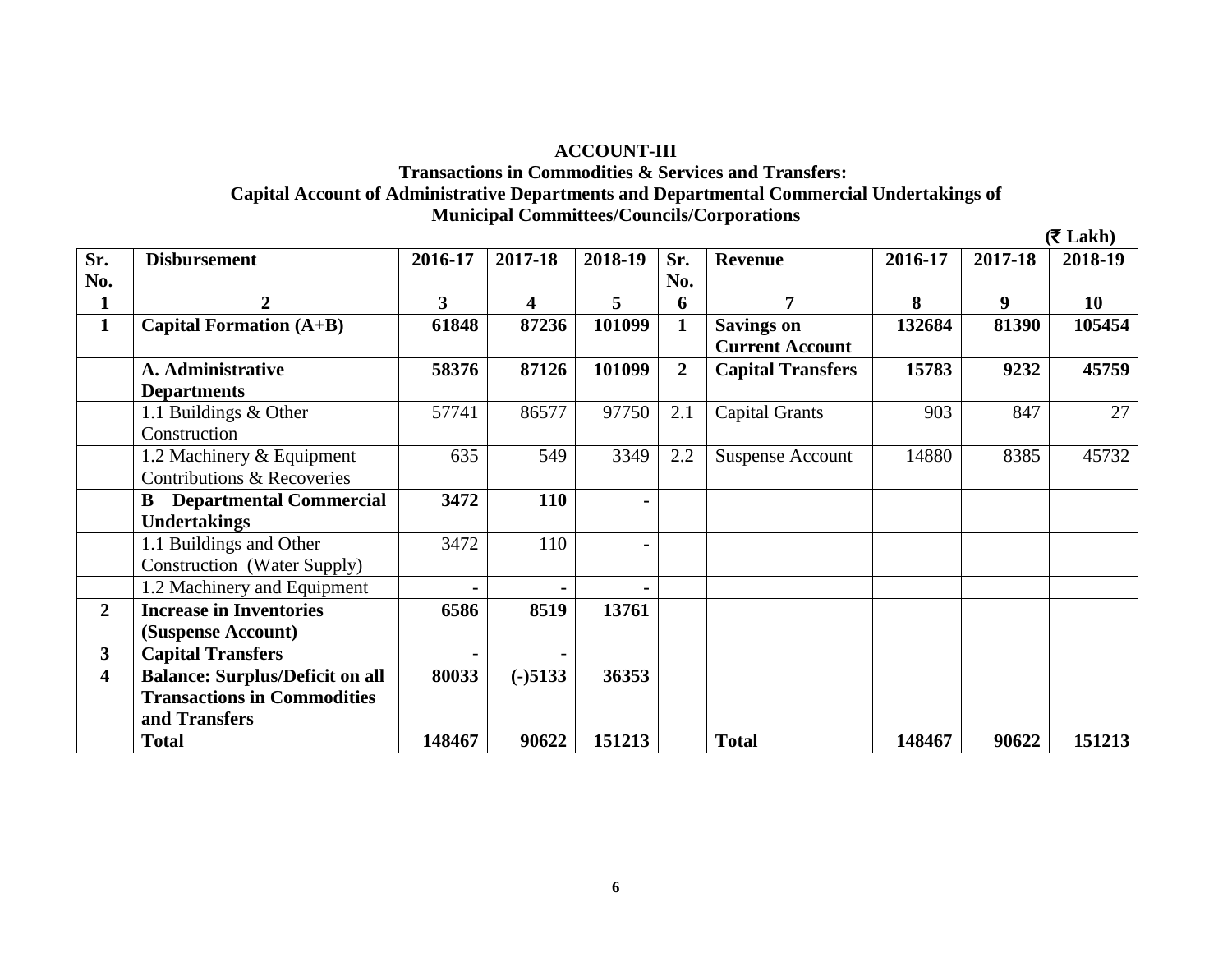### **ACCOUNT-IV**

#### **Changes in Financial Assets and Liabilities: Capital Account of Municipal Committees/Councils/Corporations**

|         |                               |           |          |         |         |                 |         |          | $(5$ Lakh) |
|---------|-------------------------------|-----------|----------|---------|---------|-----------------|---------|----------|------------|
| Sr. No. | Outgoing                      | 2016-17   | 2017-18  | 2018-19 | Sr. No. | <b>Incoming</b> | 2016-17 | 2017-18  | 2018-19    |
|         |                               |           |          |         | o       |                 |         | <b>Q</b> | 10         |
|         | Repayment of Loan and         | 1369      | 353      | 4741    |         | Loans and       | 528     | 1641     | 975        |
|         | Advances                      |           |          |         |         | Advances        |         |          |            |
| 2       | Unearmarked Investment        | 1126      | 1553     | 212     |         |                 |         |          |            |
|         | Balance: Deficit in Financial | $(-)1967$ | $(-)265$ | (-)3978 |         |                 |         |          |            |
|         | <b>Assets and Liabilities</b> |           |          |         |         |                 |         |          |            |
|         | <b>Total</b>                  | 528       | 1641     | 975     |         | <b>Total</b>    | 528     | 1641     | 975        |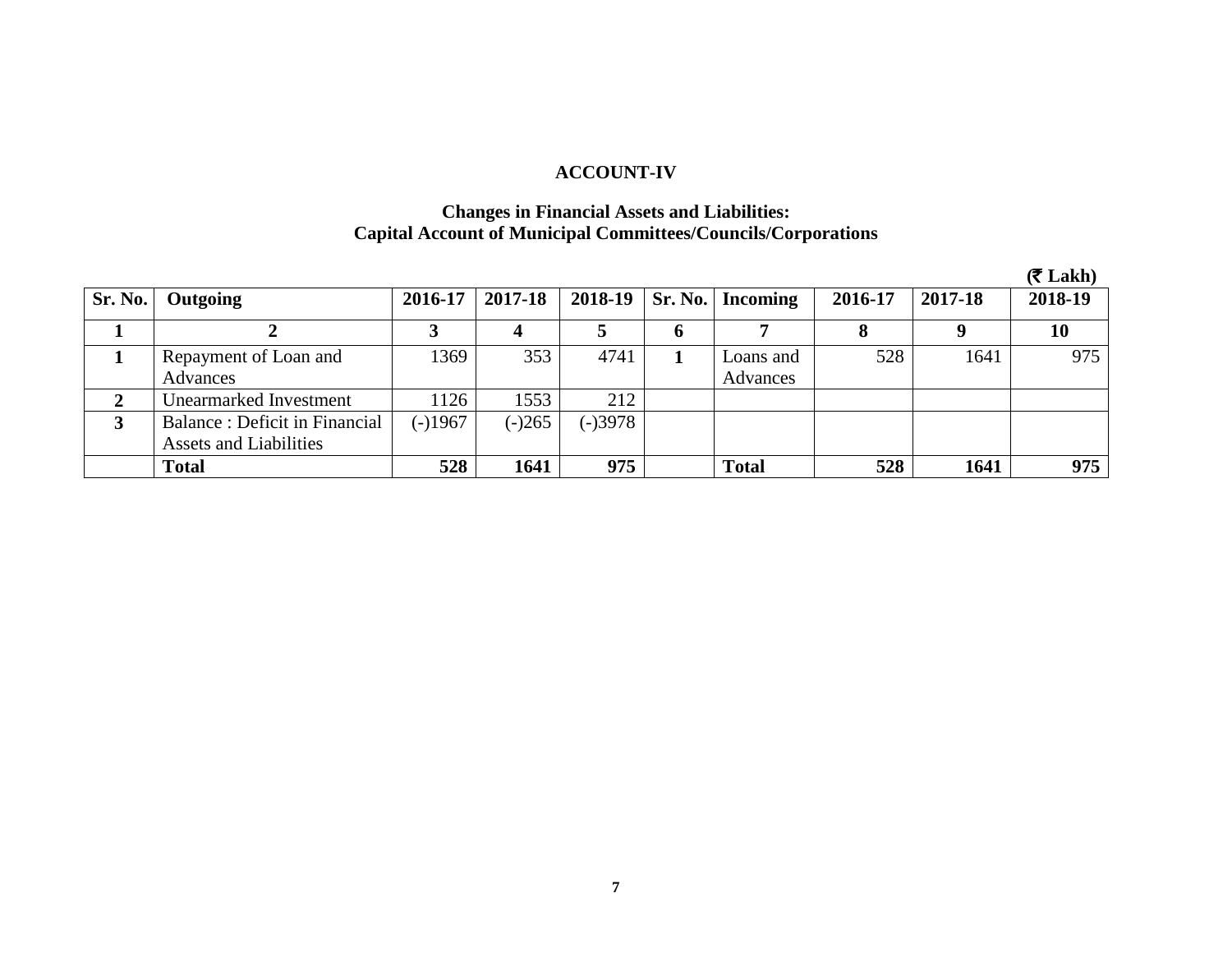# **ACCOUNT-V**

# **Cash and Capital Reconciliation Account of Municipal Committees/Councils/Corporations**

|         |                             |         |           |         |                |                                                                                                                                           |           |           | $(5$ Lakh) |
|---------|-----------------------------|---------|-----------|---------|----------------|-------------------------------------------------------------------------------------------------------------------------------------------|-----------|-----------|------------|
| Sr. No. | Outgoing                    | 2016-17 | 2017-18   | 2018-19 | <b>Sr. No.</b> | <b>Incoming</b>                                                                                                                           | 2016-17   | 2017-18   | 2018-19    |
|         | 2                           | 3       | 4         | 5       | 6              | ៗ                                                                                                                                         | 8         | -9        | 10         |
|         | Increase in Cash<br>Balance | 78066   | $(-)5398$ | 32375   | 1              | in<br>all<br>Surplus<br><b>Transactions</b><br>in<br>Commodities<br>$\&$<br>Services and Transfer<br>(Balancing Item 4 of<br>Account-III) | 80033     | $(-)5133$ | 36353      |
|         |                             |         |           |         | 2              | in<br>Net<br>Increase<br>Financial<br>Assets<br>/Liabilities<br>(Balancing)<br>Item3 of Account-IV)                                       | $(-)1967$ | $(-)265$  | (-)3978    |
|         | <b>Total</b>                | 78066   | $(-)5398$ | 32375   |                | <b>Total</b>                                                                                                                              | 78066     | $(-)5398$ | 32375      |

\*\*\*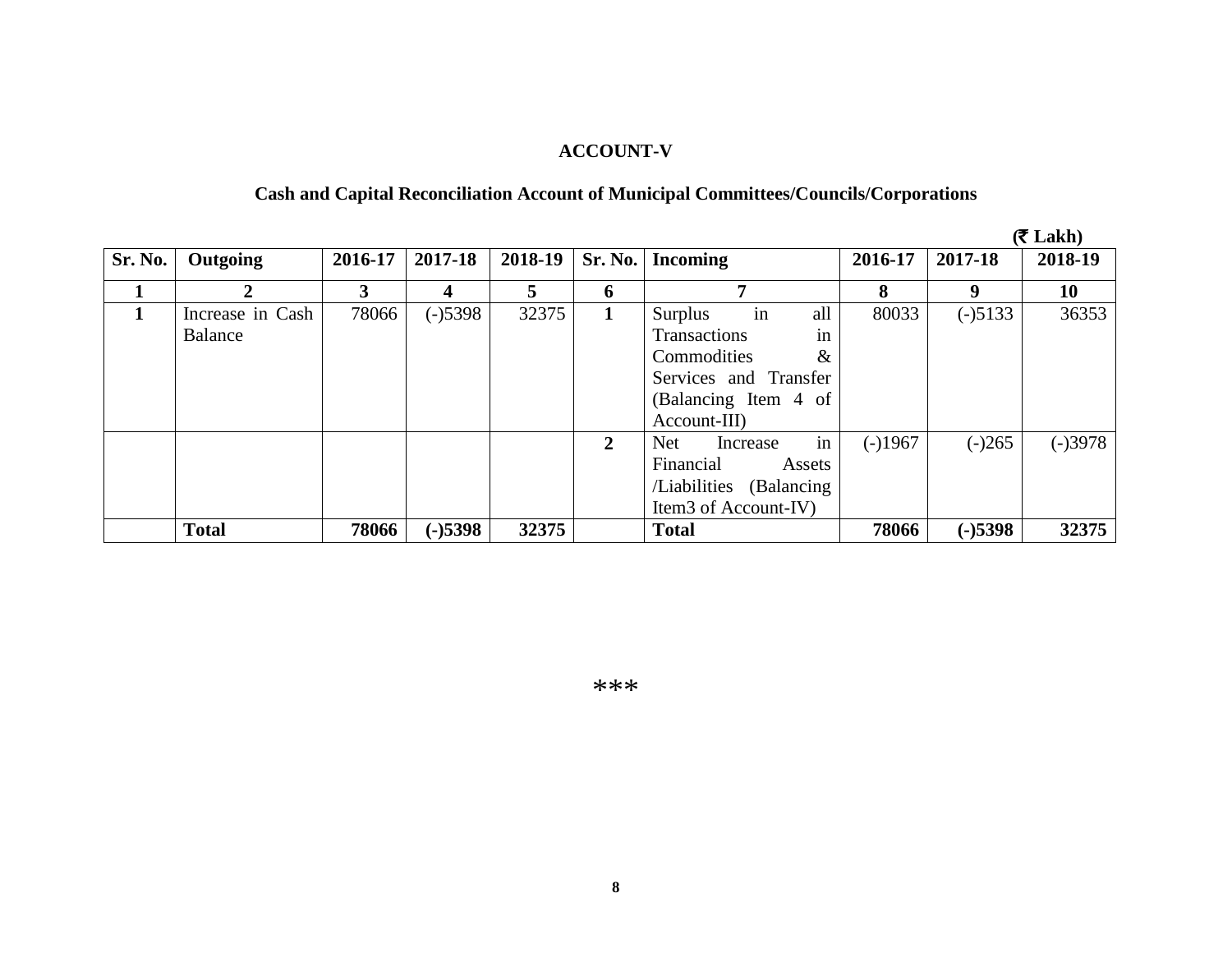### **CHAPTER-III**

#### **MAIN FINDINGS**

The main findings emerging from the economic classification of Municipal budgets are depicted below:-

#### **Total Expenditure as per Economic Classification:**

The total expenditure of the Municipal Committees/Councils/Corporations in Haryana excluding operating expenses of Departmental Commercial Undertakings was  $\overline{5}271556$  lakh during 2018-19 as compared to  $\overline{5}260889$  lakh during 2017-18 and  $\overline{5}174097$ lakh during 2016-17 registering an increase of 4.09 percent in 2018-19 over 2017-18 and 49.85 percent in 2017-18 over 2016-17 respectively. The Municipal Committees/Councils /Corporations incurred expenditure mainly on wages and salaries of Municipal staff, construction of roads, pavement and maintenance of streets and drainage works. The allocation expenditure is given in the table below:

**Table 3.1: Expenditure by Municipal Committees/Councils/Corporations in Haryana**

|               |                                                                                                  |                    |                    | $(5$ Lakh)         |
|---------------|--------------------------------------------------------------------------------------------------|--------------------|--------------------|--------------------|
| Sr.           | <b>Item</b>                                                                                      | 2016-17            | 2017-18            | 2018-19            |
| No.           |                                                                                                  | (Accounts)         | (Accounts)         | (Accounts)         |
| 1             | $\overline{2}$                                                                                   | 3                  | 4                  | 5                  |
| 1.            | <b>Final Outlays</b>                                                                             | 169466<br>(97.34)  | 255173<br>(97.81)  | 264809<br>(97.52)  |
| a)            | Consumption Expenditure (Vide item-1)<br>of Account-I)                                           | 101032<br>(58.03)  | 159418<br>(61.11)  | 149949<br>(55.22)  |
| b)            | of<br>Capital Formation (Vide item-1)<br>Account-III)                                            | 61848<br>(35.53)   | 87236<br>(33.44)   | 101099<br>(37.23)  |
| $\mathbf{c})$ | Suspense Account (vide item-2<br>of<br>Account-III)                                              | 6586<br>(3.78)     | 8519<br>(3.26)     | 13761<br>(5.07)    |
| 2.            | <b>Transfer Payments to the rest of the</b><br><b>Economy</b>                                    | 2136<br>(1.23)     | 3810<br>(1.46)     | 1794<br>(0.66)     |
| a)            | of<br>Current Transfer<br>(Vide<br>item-2<br>Account No. 1)                                      | 2136<br>(1.23)     | 3810<br>(1.46)     | 1794<br>(0.66)     |
| b)            | of<br>Capital Transfer (Vide<br>$item-3$<br>Account No. III)                                     |                    |                    |                    |
| 3.            | Financial Investment and Loans to<br>the rest of the Economy (Vide item 1)<br>& 2 of Account-IV) | 2495<br>(1.43)     | 1906<br>(0.73)     | 4953<br>(1.82)     |
|               | <b>Total Exp. (as per Economic Classification)</b>                                               | 174097<br>(100.00) | 260889<br>(100.00) | 271556<br>(100.00) |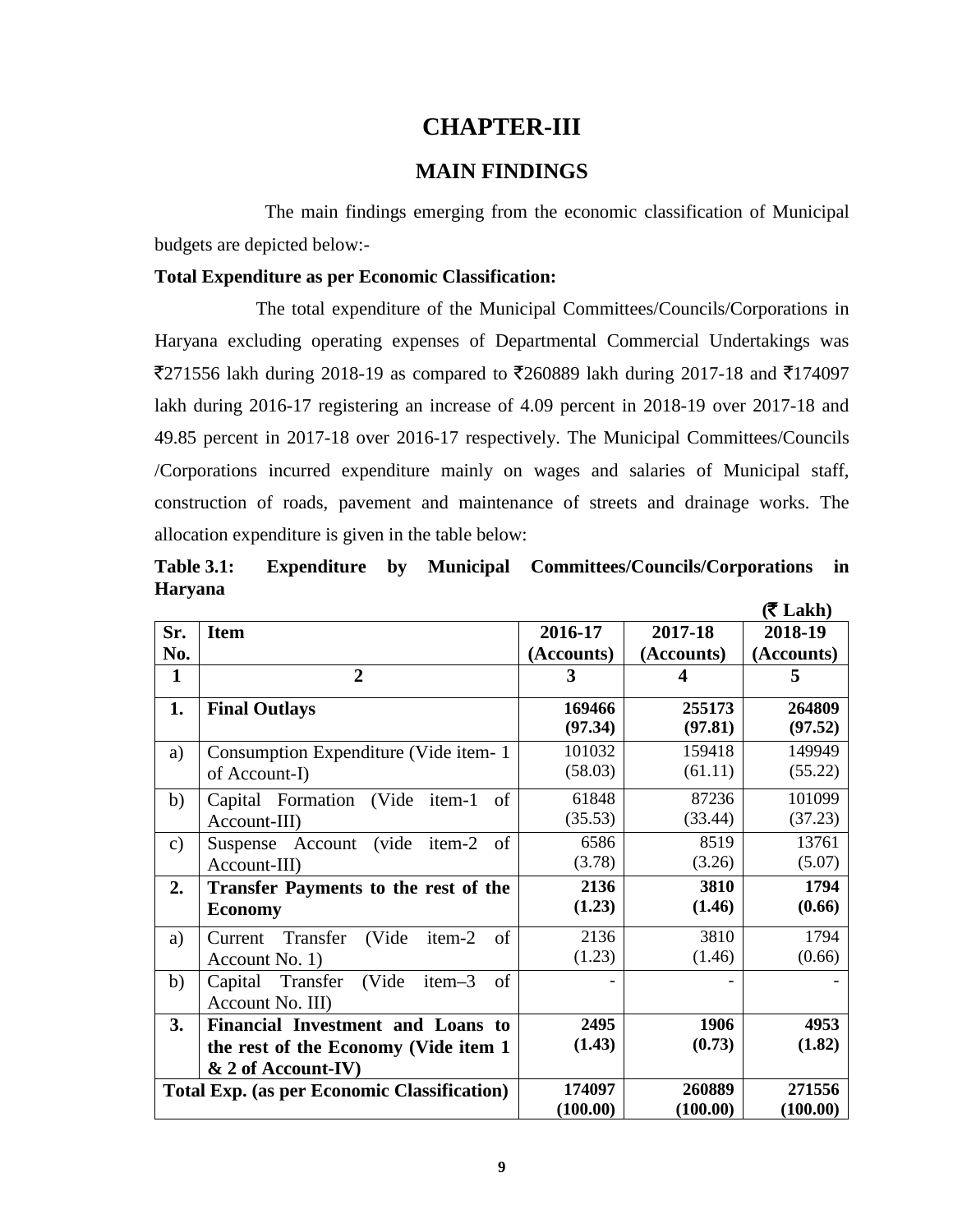#### **3.1 (a) Final Outlays**

Final outlays represent direct demand for consumption expenditure, capital formation etc. of the Municipal Committees/Councils/Corporations. Final outlays constitute the major expenditure i.e. 97.52 percent in 2018-19 as compared to 97.81 percent in 2017-18 and 97.34 percent in 2016-17. Out of the final outlay, the consumption expenditure is estimated amount of  $\bar{\xi}$ 149949 lakh (55.22 percent) which registered an decrease of 5.94 percent during 2018-19 as compare to the previous year 2017-18. The consumption expenditure was  $\overline{5}159418$  lakh (61.11 percent) during 2017-18 which registered an increase (57.79 percent) as compare to 2016-17.

#### **3.1 (b) Capital Formation**

The expenditure incurred on capital formation during 2018-19 formed 37.23 percent of the total expenditure as against 33.44 percent during 2017-18 and 35.53 percent during 2016-17. Capital formation was to the tune of  $\bar{\tau}$  101099 lakh in 2018-19 as compared ₹ 87236 lakh in 2017-18 showing an increase of 15.89 percent in 2018-19 over 2017-18 as compared to 41.05 percent in 2017-18 over 2016-17.

#### **3.1 (2 & 3) Transfer Payments, Financial Investments and Loans**

The expenditure of  $\bar{\bar{\mathcal{L}}}$  1794 lakh forming 0.66 percent of the total expenditure in 2018-19 represents transfer payments on current and capital accounts, financial investment and loans and advances to the rest of the economy. The corresponding figure for  $2017-18$  was ₹3810 lakh (1.46 percent) and for 2016-17 was ₹2136 lakh (1.23 percent).

#### **3.2 Financial Assistance for Capital Formation**

In addition to the capital formation directly undertaken, the assistance was also provided to the rest of the economy for capital formation. The details of amount spent for this purpose for the years under review are given in the table below:

| <b>Table 3.2:</b>                |  |  | <b>Financial Assistance by Municipal Committees/ Councils/Corporations</b> |
|----------------------------------|--|--|----------------------------------------------------------------------------|
| for Capital Formation in Haryana |  |  |                                                                            |
|                                  |  |  | $\sqrt{2}$ t $\sqrt{11}$                                                   |

|         |                                                                   |         |         | (₹ Lakh) |
|---------|-------------------------------------------------------------------|---------|---------|----------|
| Sr. No. | <b>Item</b>                                                       | 2016-17 | 2017-18 | 2018-19  |
|         |                                                                   |         |         |          |
|         | Loans for Capital Formation                                       |         |         |          |
| 2.      | <b>Unearmarked Investments</b><br>(Vide item 2 of Account – IV)   | 1126    | 1553    | 212      |
|         | <b>Total Financial Assistance for</b><br><b>Capital Formation</b> | 1126    | 1553    | 212      |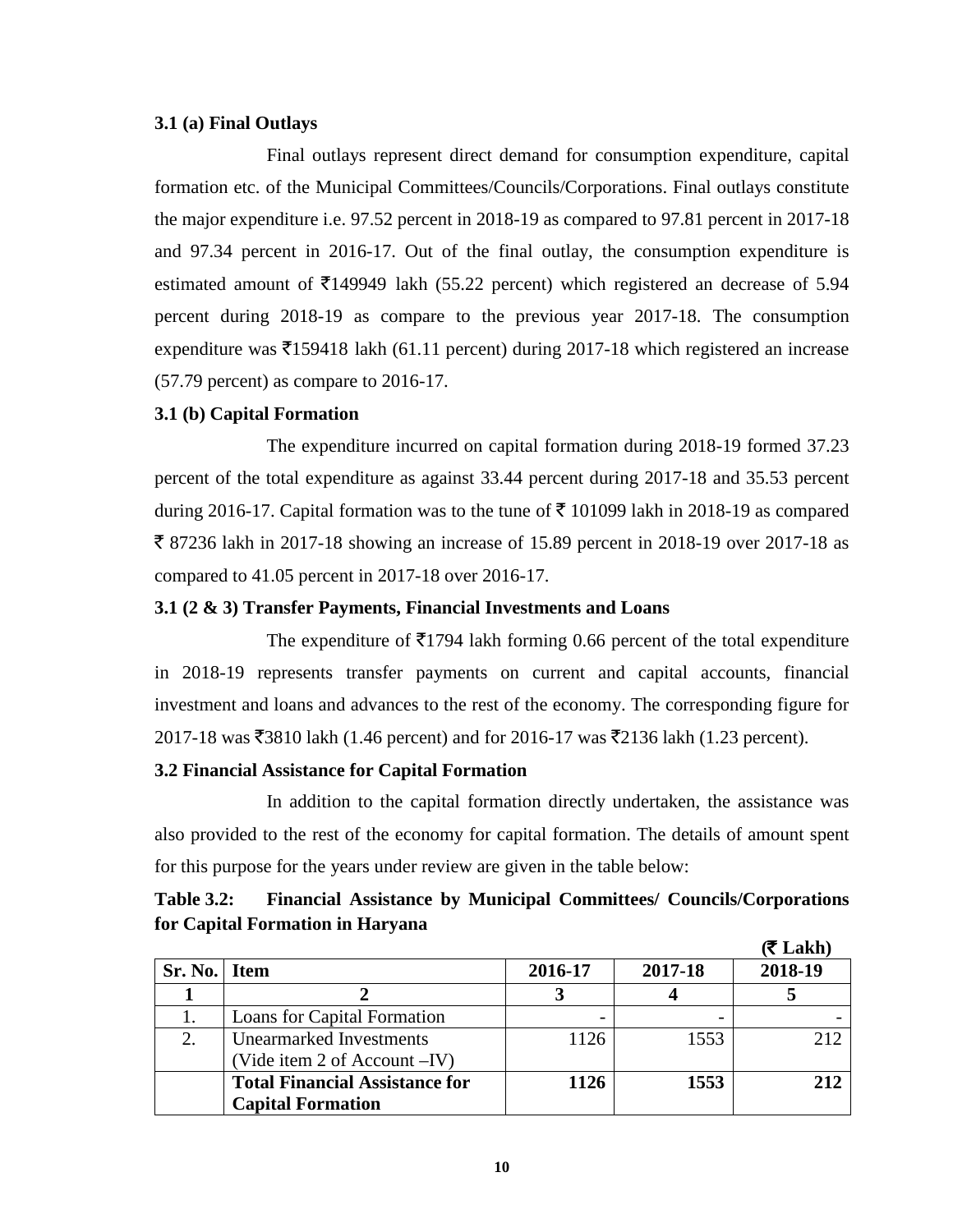#### **3.3 Capital Formation Out of Budgetary Resources**

 The details of investment for capital formation by Municipal Committees/Councils/Corporations out of budgetary resources are indicated in the table below:

|  | Table 3.3: Capital Formation Out of Budgetary Resources of the Municipal |  |  |  |               |
|--|--------------------------------------------------------------------------|--|--|--|---------------|
|  | <b>Committees/Councils/Corporations in Haryana</b>                       |  |  |  |               |
|  |                                                                          |  |  |  | $(25)$ T okh) |

|                  |                                                                                                                                  |         |         | A Lanii |
|------------------|----------------------------------------------------------------------------------------------------------------------------------|---------|---------|---------|
| Sr. No.          | <b>Item</b>                                                                                                                      | 2016-17 | 2017-18 | 2018-19 |
|                  | $\mathbf 2$                                                                                                                      | 3       | 4       | 5       |
| 1.               | Capital Formation by the Municipal<br>Committee/ Councils/ Corporations<br>(Vide item 1 of Account-III)                          | 61848   | 87236   | 101099  |
| $\overline{2}$ . | Finance Investment / Under marked<br>Investment for capital formation to the<br>rest of economy (Vide item 2 of Account –<br>IV) | 1126    | 1553    | 212     |
|                  | <b>Total Capital formation out of the</b><br><b>Budgetary Resources of Municipal</b><br><b>Committee/Councils/Corporation</b>    | 62974   | 88789   | 101311  |

The above table depicts that the total outlay provided for capital formation by Municipal Committees/Councils/Corporations out of their budgetary resources was ₹ 62974 lakh in 2016-17, ₹ 88789 lakh in 2017-18 and ₹ 101311 lakh in 2018-19 showing an increase by 14.10 percent in 2018-19 over 2017-18 and increase of 40.99 percent in 2017-18 over 2016-17.

#### **3.4 Current Receipts**

In assessing the economic implications of Municipal expenditure, it is necessary to examine the resources from which they are financed. The Municipal Committees/Councils/Corporations derived income mainly from taxes on buildings and land & their other properties. The state Govt. also gives grants and loans to Municipal Committees/ Councils/Corporations for developmental works and for salary of the Municipal staff. For proper assessment of economic implications of Municipal expenditure, their sources of income have been grouped under significant economic heads in table-3.4.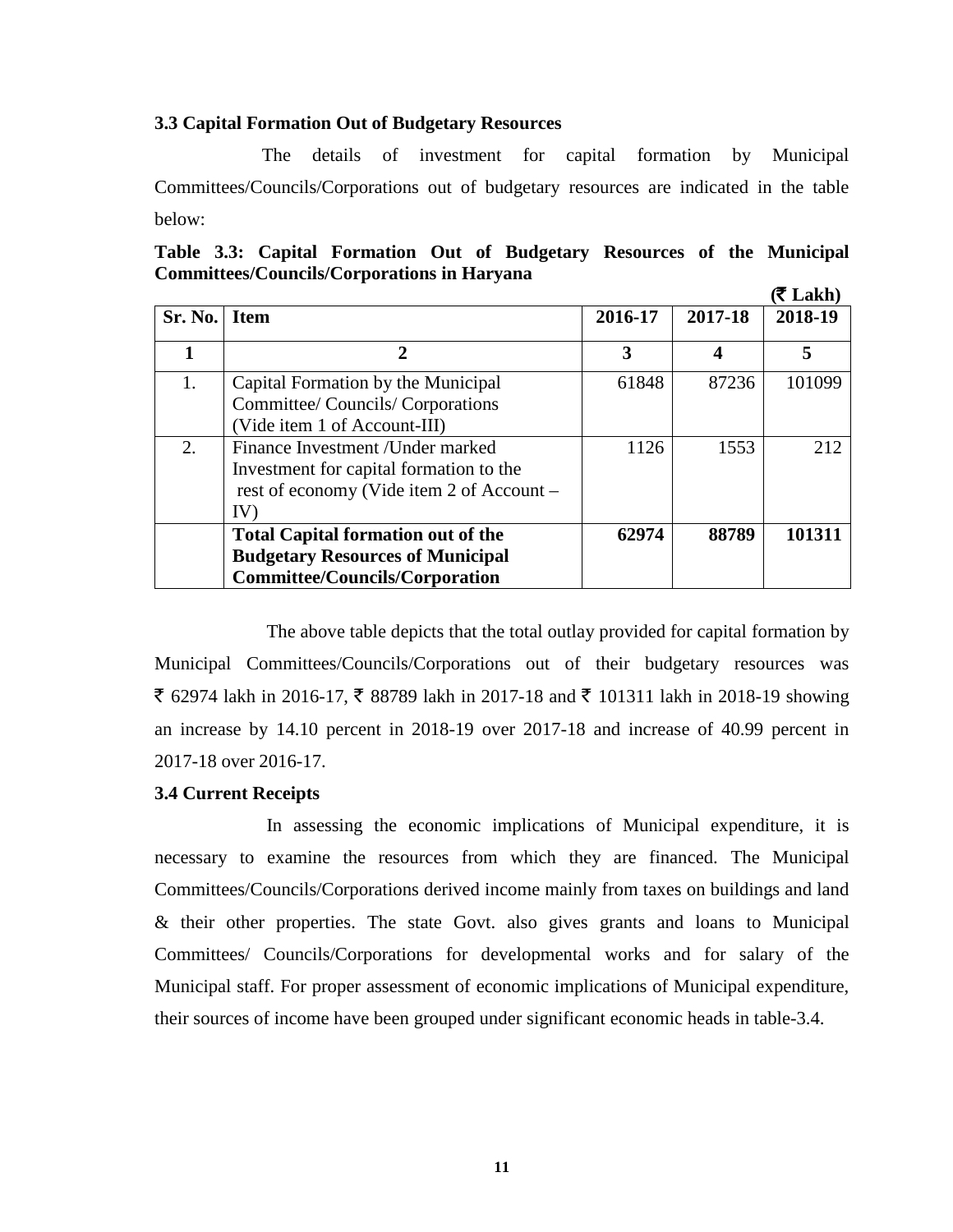|         |                                                                                |                    |                         | $(5$ Lakh)         |
|---------|--------------------------------------------------------------------------------|--------------------|-------------------------|--------------------|
| Sr. No. | <b>Item</b>                                                                    | 2016-17            | 2017-18                 | 2018-19            |
|         | $\overline{2}$                                                                 | 3                  | $\overline{\mathbf{4}}$ | 5                  |
| 1.      | Tax Revenue (vide item 1 of Account-I)                                         | 67011<br>(28.41)   | 77247<br>(31.58)        | 52539<br>(20.43)   |
| 2.      | Other Income (Vide item 4 of Account-<br>$\bf{l}$                              | 3583<br>(1.52)     | 19187<br>(7.84)         | 15940<br>(6.20)    |
| 3.      | Miscellaneous Receipts (Vide item 5 of<br>$Account-I)$                         | 78417<br>(33.25)   | 90080<br>(36.82)        | 129369<br>(50.30)  |
| 4.      | Contributions<br>Revenue<br><b>Grants</b><br>and<br>(Vide item 3 of Account-I) | 85437<br>(36.22)   | 57572<br>(23.54)        | 58643<br>(22.80)   |
| 5.      | Administrative Receipts (Vide item 2 of<br>$Account-I)$                        | 1404<br>(0.60)     | 532<br>(0.22)           | 706<br>(0.27)      |
|         | <b>Total</b>                                                                   | 235852<br>(100.00) | 244618<br>(100.00)      | 257197<br>(100.00) |

**Table 3.4: Current Receipts of Municipal Committees/Councils/Corporations in Haryana**

The total current revenue of Municipal Committees/Councils/Corporations in the state was  $\overline{2}$ 57197 lakh in 2018-19 as against  $\overline{2}$ 244618 lakh in 2017-18 and  $\overline{2}$ 35852 lakh during 2016-17. The revenue increased by 5.14 percent during 2018-19 over 2017-18 whereas it increased 3.72 percent during 2017-18 over 2016-17. Out of total revenue of  $\overline{5}257197$  lakh in 2018-19,  $\overline{5}2539$  lakh (20.43 percent) was from tax revenue. The corresponding percentages for 2017-18 and 2016-17 were 31.58 percent and 28.41 percent respectively.

#### **3.5 Current Outgoing**

The current outgoing which consists of consumption expenditure and transfer payments were  $\bar{\xi}$ 103168 lakh during 2016-17,  $\bar{\xi}$ 163228 lakh during 2017-18 and  $\bar{\xi}$ 151743 lakh during 2018-19. This shows an increase of 58.22 percent during 2017-18 over 2016-17 while there was a decrease of 7.04 percent during 2018-19 over 2017-18. Consumption expenditure constitutes the major portion of the current outgoing. Its contribution to total current outgoing were 97.93 percent, 97.67 percent and 98.82 percent during 2016-17, 2017-18 and 2018-19 respectively whereas the contribution of transfer payments to total current outgoing during the same period were only 2.07 percent, 2.33 percent and 1.18 percent respectively. The details are given in the following table-3.5.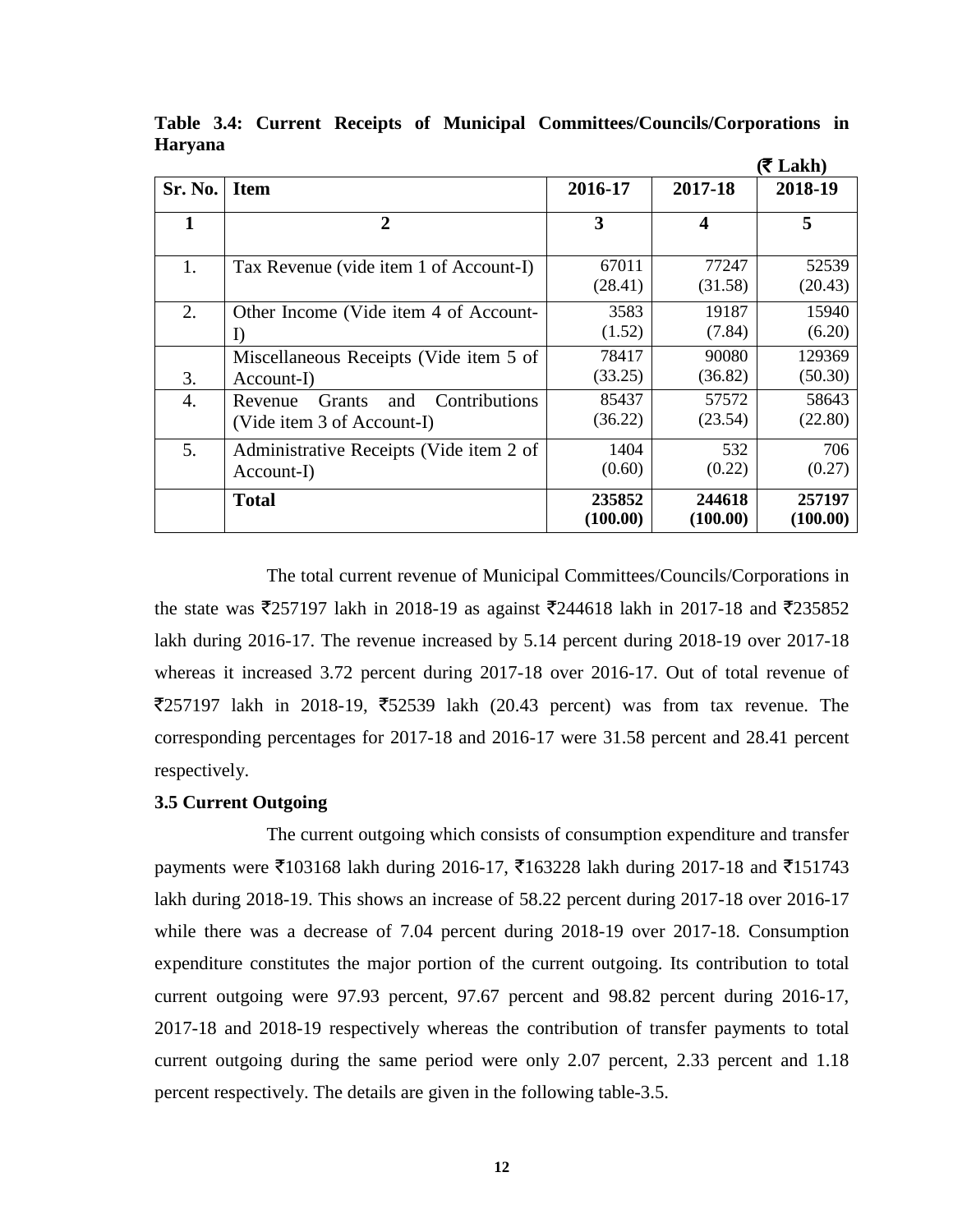|         |                                                              |                    |                    | (₹ Lakh)           |
|---------|--------------------------------------------------------------|--------------------|--------------------|--------------------|
| Sr. No. | <b>Item</b>                                                  | 2016-17            | 2017-18            | 2018-19            |
|         | 2                                                            | 3                  |                    |                    |
| 1.      | Consumption Expenditure<br>(Vide<br>item 1 of Account $-1$ ) | 101032<br>(97.93)  | 159418<br>(97.67)  | 149949<br>(98.82)  |
| 2.      | Transfer Payments (Vide item 2 of<br>$Account-1)$            | 2136<br>(2.07)     | 3810<br>(2.33)     | 1794<br>(1.18)     |
|         | <b>Total Current Outgoing</b>                                | 103168<br>(100.00) | 163228<br>(100.00) | 151743<br>(100.00) |

**Table 3.5: Current Outgoing of Municipal Committees/Councils/Corporations in Haryana**

#### **3.6 Gross Savings**

Gross savings comprise savings of the Municipal administration i.e. the surplus of Municipal current receipts over Municipal current expenditure.

#### **3.6(a) Income Surplus/Deficit**

The income surplus/deficit of Municipal Committees/Councils/ Corporations is measured by the excess of investment over net saving and is shown in table-3.6(a).

|  |                                |  |  | Table 3.6(a): Income Surplus/Deficit of the Municipal Committees/Councils/ |
|--|--------------------------------|--|--|----------------------------------------------------------------------------|
|  | <b>Corporations in Haryana</b> |  |  |                                                                            |

| . .         |  |
|-------------|--|
| κ<br>u<br>п |  |

|            |                                                                                                                                |         |           | (₹ Lakh) |
|------------|--------------------------------------------------------------------------------------------------------------------------------|---------|-----------|----------|
| Sr.<br>No. | <b>Item</b>                                                                                                                    | 2016-17 | 2017-18   | 2018-19  |
|            | $\mathbf{2}$                                                                                                                   | 3       | 4         | 5        |
| 1.         | Savings by the Municipal Committees/<br>Councils/Corporations (Vide item 3 of<br>$Account-1)$                                  | 132684  | 81390     | 105454   |
| 2.         | Investment/Capital<br>Formation<br>by<br>the<br>Committees/Councils/<br>Municipal<br>Corporations (Vide item 1 of Account-III) | 61848   | 87236     | 101099   |
|            | <b>Income Surplus/Deficit of the Municipal</b><br><b>Committees/Councils/Corporations (1-2)</b>                                | 70836   | $(-)5846$ | 4355     |

#### **3.6(b) Other Surplus/Deficit**

The other surplus/deficit on income account as indicated in the balancing items of account-III and IV forms the overall surplus/deficit which denotes the total requirements of finance over and above the savings affected by the Municipal Committees/Councils/Corporations. The overall financial position of Municipal Committees/Councils/Corporations are given in table-3.6(b).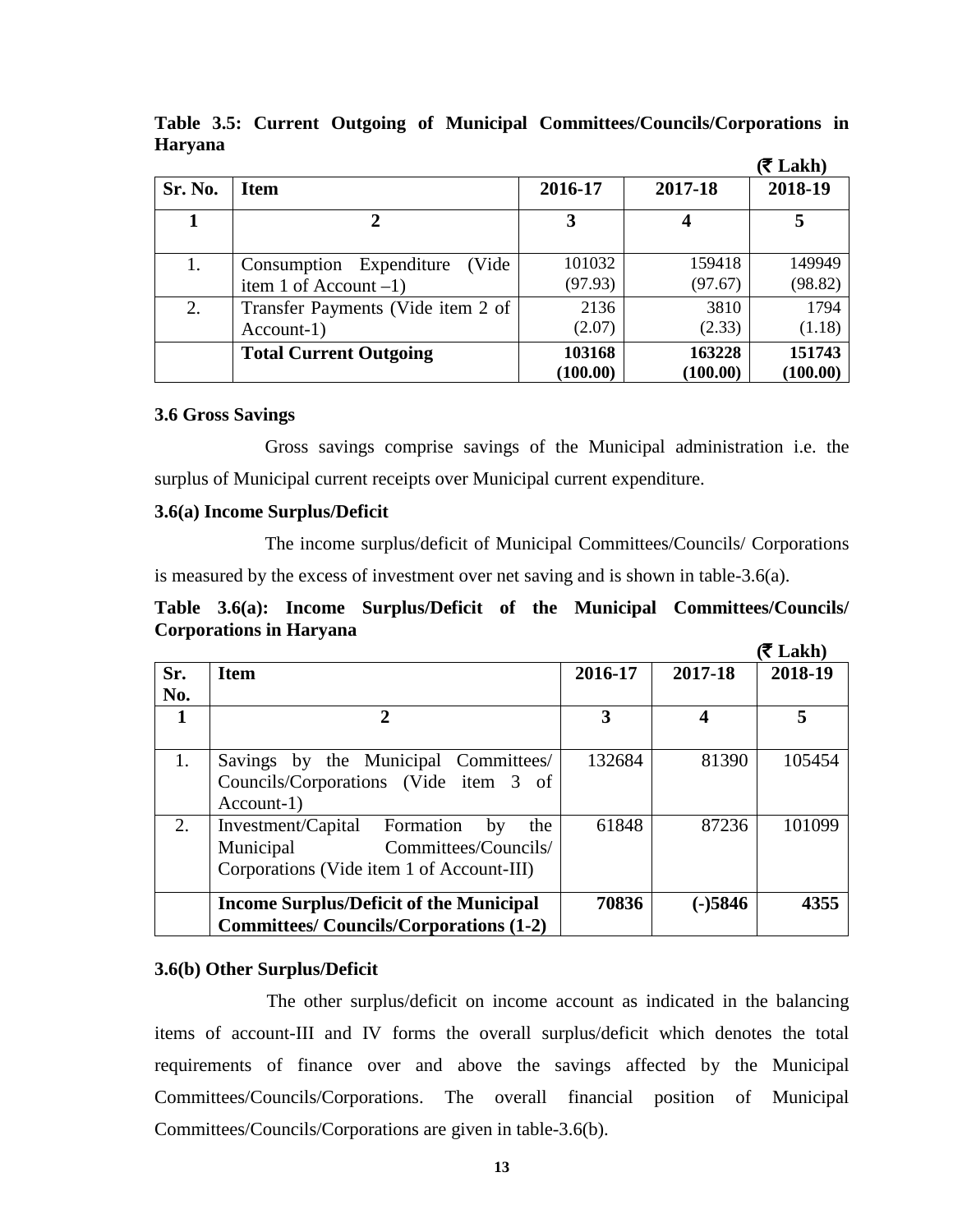**Table 3.6(b): Total Requirement of Finance for the Municipal Committees/Councils/ Corporations in Haryana** 

|        |                                                                                                                        |           | (₹ Lakh)  |           |
|--------|------------------------------------------------------------------------------------------------------------------------|-----------|-----------|-----------|
| Sr.No. | <b>Item</b>                                                                                                            | 2016-17   | 2017-18   | 2018-19   |
|        | 2                                                                                                                      | 3         |           |           |
|        | Surplus on all Transactions on Commodities<br>and Services and Transfer (Vide balancing)<br>item No.4 of Account -III) | 80033     | $(-)5133$ | 36353     |
|        | Net Increase in Financial Assets (Vide<br>balancing item No.3 of Account-1V)                                           | $(-)1967$ | $(-)265$  | $(-)3978$ |
|        | <b>Surplus/Deficit Denoting Total</b><br>Requirements of Finance $(1+2)$                                               | 78066     | $(-)5398$ | 32375     |

#### **3.7 Net Profit of Departmental Commercial Undertakings**

The net profit of Departmental Commercial Undertakings i.e. the excess of gross receipts over operating expenses exhibits the financial result of the working of these undertakings. This is taken as profit and taken to current account of Municipal Committees/Councils/Corporations and add to their savings. The derivations of the net profit are shown below in table-3.7.

**Table 3.7: Net Profit of Departmental Commercial Undertakings of Municipal Committees/Councils/Corporations in Haryana**

|         |                                                               |           |         | (₹ Lakh) |
|---------|---------------------------------------------------------------|-----------|---------|----------|
| Sr. No. | <b>Item</b>                                                   | 2016-17   | 2017-18 | 2018-19  |
|         |                                                               | 3         | 4       |          |
| 1.      | Gross Receipts (Vide item 1 of Account-II)                    | 2652      | 16502   | 1909     |
| 2.      | Operating Expenses (Vide item 1, 2, 3 and 4<br>of Account-II) | 4756      | 4425    | 4830     |
|         | Net Profit $(1-2)$                                            | $(-)2104$ | 12077   | $-2921$  |

#### \*\*\*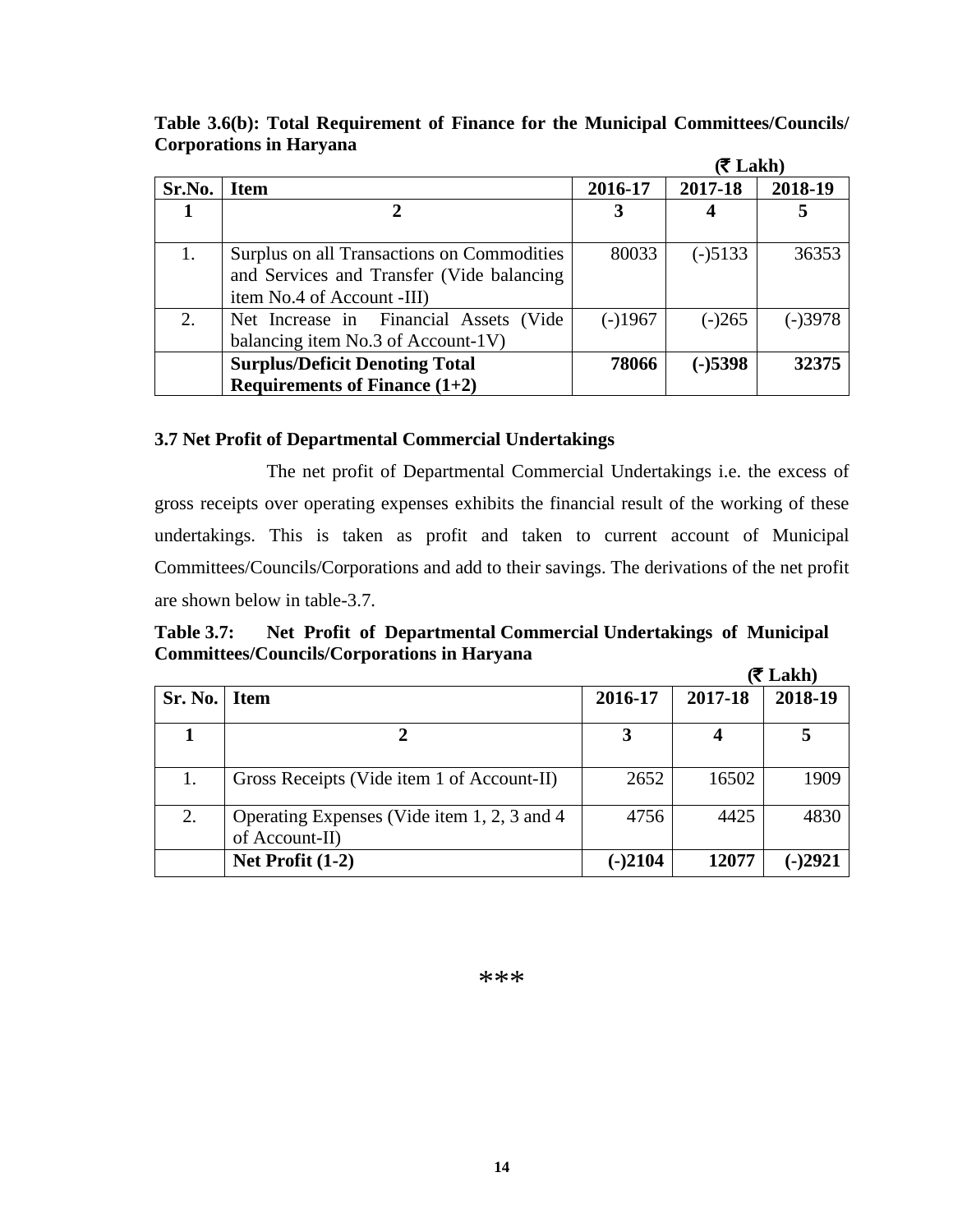### **CHAPTER-IV**

### **NOTES ON THE ACCOUNTS, THEIR DERIVATION AND RATIONALE**

### **Account I: Transactions in Commodities and Services and Transfers: Current Account of Municipal Committees/Councils/Corporations**

This account deals with the current revenue and expenditure of all the Municipal Committees/Councils/Corporations in the State. All departments other than those listed under Account-II in the chapter are considered as administrative for the purpose of this classification. The current expenditure of administrative departments consist of the final outlays of Municipal Committees/Councils/Corporations on current account which represents consumption. The final outlays are made up of purchases of commodities  $\&$ services and wages & salaries payments. Besides final outlays, Municipal Committees/Councils/Corporations make transfer payments, i.e. grants, scholarships, prizes etc. to the rest of the economy which add indirectly to the disposable income of the community. To meet the current expenditure, Municipal Committees/ Councils/Corporations appropriate a part of the income of the community through a variety of taxes, miscellaneous receipts accruing during the course of administration. In addition, Municipal Committees/Councils/Corporations have an investment income from property and entrepreneurship. The Municipal Committees/Councils/Corporations also receive revenue grants, contributions and recoveries from the State Government and others. The excess of the current receipts over current expenditure denote the savings of the Municipal Committees/Councils/Corporations is available for capital formation. Some of the items included in this Account are explained as below:-

**Item No. 1.1 Wages and Salaries:-** This item including pay of the establishments (other than traveling and daily allowances) other allowances and honorarium and 50 percent of the expenditure incurred on un-classified miscellaneous heads. Wages and Salaries also include contributions to provident funds.

**Item No. 1.2 Net Purchase of Commodities and Services:-** This item includes all expenditure under contingency, office supplies, fuel and light, expenditure on repairs and maintenance, printing, traveling and daily allowances, telephone and telegraph charges,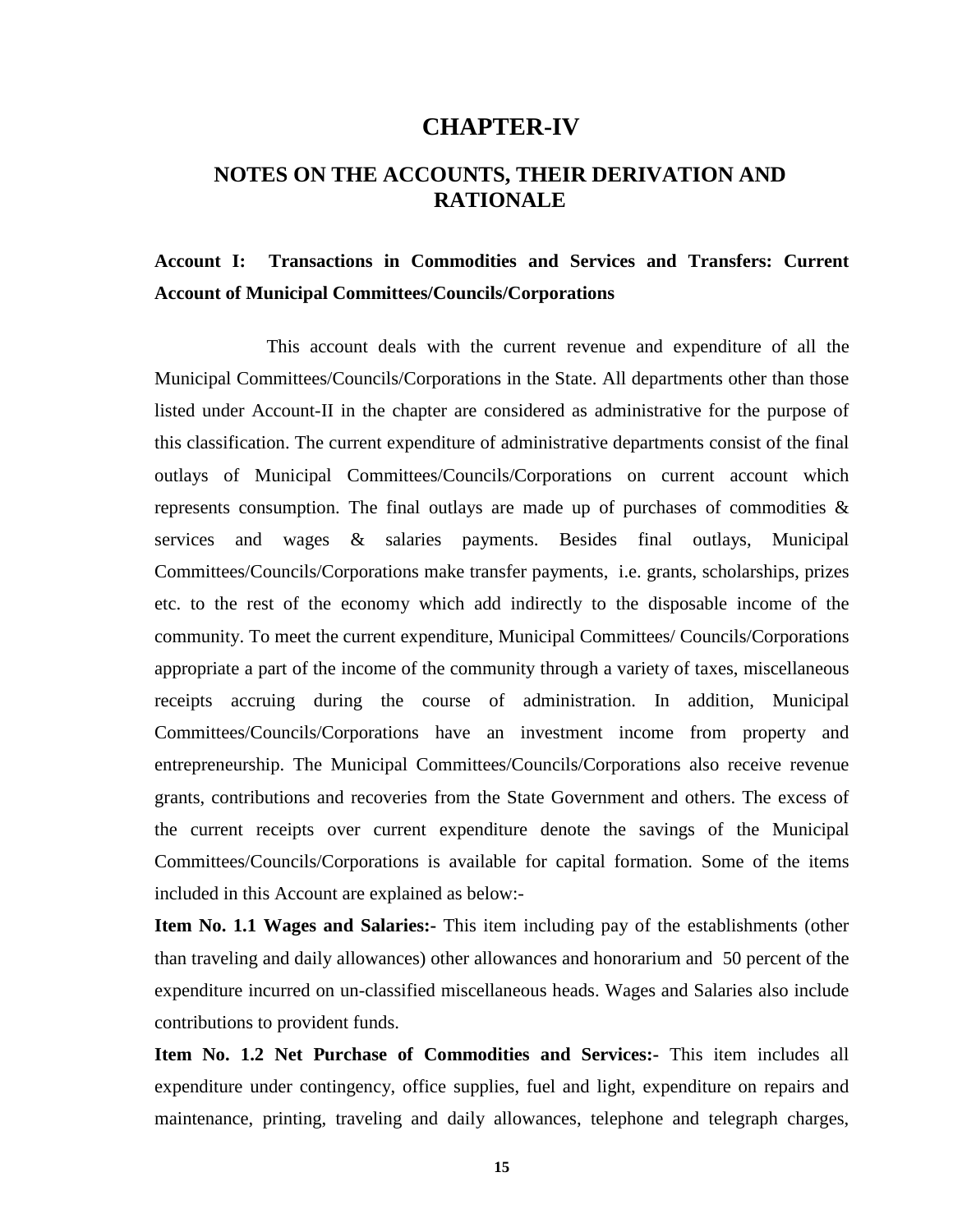taxes and rent of hired buildings, machinery and equipment, 50 percent lump-sum miscellaneous unclassified charges and other items for current operation.

**Item No. 2 Transfer Payments:-** Transfer payments include grants, scholarships, stipends, prizes and awards etc.

**Item No. 3** Savings on Current Account: The balancing item on the Current Account of the Municipal Committees/Councils/Corporations represent the saving of this sector, i.e. surplus of current receipts over current expenditure.

**Item No. 4 Tax Revenue:** This is classified into taxes on income, taxes on commodities and services and taxes on properties and capital transactions. Taxes on income include tax on profession or trade. Taxes on commodities and services consist of octroi, terminal tax, water tax, taxes on vehicles and animals and income under the head of public safety and convenience which include lighting, fire, fee for services of fire brigade etc. Taxes on properties and capital transactions comprise taxes on buildings, land and income from municipal properties (rent of land and buildings, dak bungalows, gardens, road side trees and tehbazari fees).

**Item No. 5 Administrative Receipts:** These comprise of all kinds of receipts from administrative services (education, medical, public health, water supply and veterinary). They exclude, however, contributions from the State Government for the purpose for administration.

**Item No. 6 Revenue Grants, Contributions and Recoveries:-** These are current receipts accruing from the State Government and various Committees and Boards.

**Item No. 7** Income from Property and Entrepreneurship:- This record the income receivable by the Municipal Committees/Councils/Corporations from Departmental Commercial Undertakings as well as the net rent, interest and dividend accruing to them from the ownership of buildings or financial assets.

**Item No. 8 Miscellaneous Receipts:-** This item includes fines and penalties, birth and death registration fees, copying fees etc.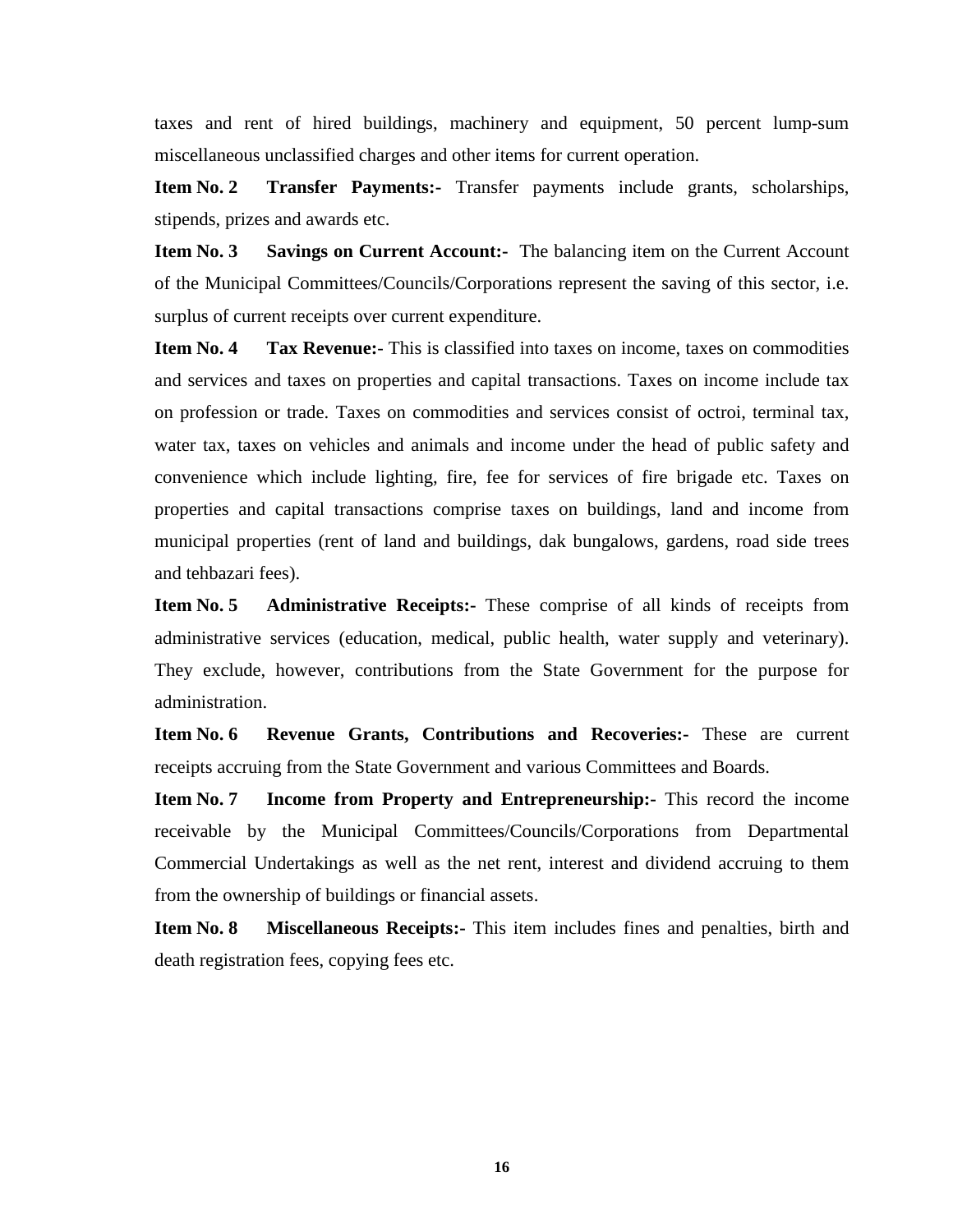# **Account- II**: **Transactions in Commodities and Services and Transfers: Current Account of Departmental Commercial Undertakings of Municipal Committees/ Councils/Corporations**

The Departmental Commercial Undertakings briefly be defined as agencies producing goods and services that are not provided free of charge. The essential characteristics distinguishing these departments from other administrative departments are that they charge for what they provide according to use and are thus able to meet a part or most of their costs from their sale proceeds. In this study electricity, transport and water supply have been classified as Departmental Commercial Undertakings.

The expenditure sides of the Departmental Commercial Undertakings spell out the current expenditure into wages and salaries, commodities and services, repairs and maintenance, interest, provision for depreciation and profit which is transferred to Administrative Departments. Repairs and maintenance expenditure is shown separately because of the importance of such expenditure of the efficient working of commercial enterprises.

# **Account–III: Transactions in Commodities and Services and Transfers: Capital Account of Administrative Departments and Departmental Commercial Undertakings of Municipal Committees/Councils/Corporations**

This Account is concerned with the total capital outlay representing physical assets and capital formation by the Administrative Departments and Commercial Undertakings of the Municipal Committees/Councils/Corporations**.** The savings transferred from Account I and capital grants, contributions and recoveries received by the Municipal Committees/ Councils/Corporations constitute the source of finance for all expenditure recorded in this Account. The difference between savings and capital formation and suspense account is often used in economic analysis as a measure of budgetary deficit. The surplus/deficit which is shown as balancing item in Account-III along with net increase in financial assets and liabilities in Account-IV gives the total requirements of finances of the Municipal Committees/Councils/Corporations.

**Item 1.1 Buildings and Other Constructions:-** This item includes all expenditure on works of buildings and reservoirs, construction of roads and pavement of streets.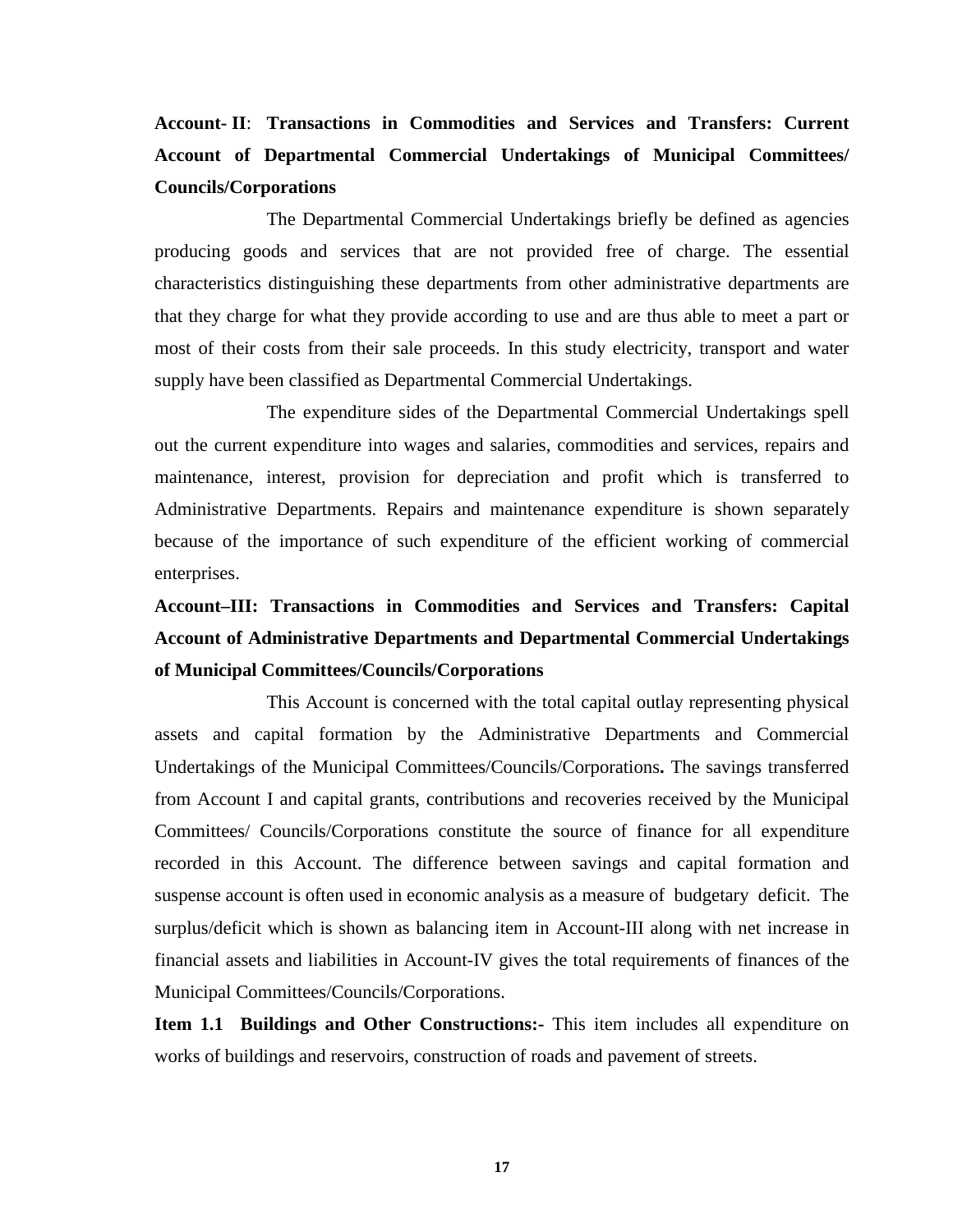**Item 1.2 Machinery and Equipment:-** Machinery and Equipment include expenditure incurred on the purchase of tools and plants by the Municipal Committees/ Councils/ Corporations of the State.

**Item 2 Increase in Inventories**:- This item represents increase or decrease in work stores and stock of goods etc. Suspense Account is included under the head 'Work Stores'.

#### **Receipts on Capital Account**

 Receipts available for capital formation consists of gross savings on Current Account brought over from Account-I and capital grants, contributions and recoveries from the State Government and other institutions.

# **Account-IV: Changes in Financial Assets and Liabilities: Capital Account of Municipal Committees/Councils/Corporations**

 This account which shows the changes in the financial assets and liabilities of the Municipal Committees/Councils/Corporations in the State is concerned with transactions in financial investment and repayment of loans and advances. The balancing item of this Account representing net financial assets and liabilities when added to the deficit in Account-III which gives the total requirements of finance of the Municipal Committees/Councils/Corporations for fixed assets formation and for the accumulation of financial claims against the rest of the economy.

### **Account-V: Cash and Capital Reconciliation Account of Municipal Committees/ Councils/ Corporations**

This Account sums up the net position in respect of Account-III and IV showing the effect of all transactions of the Municipal Committees/ Councils/ Corporations in the State on its cash position. As stated earlier, Account-III gives the net position in respect of all the transactions in commodities and services and transfers while Account-IV brings out the net position in respect of financial assets and liabilities.

\*\*\*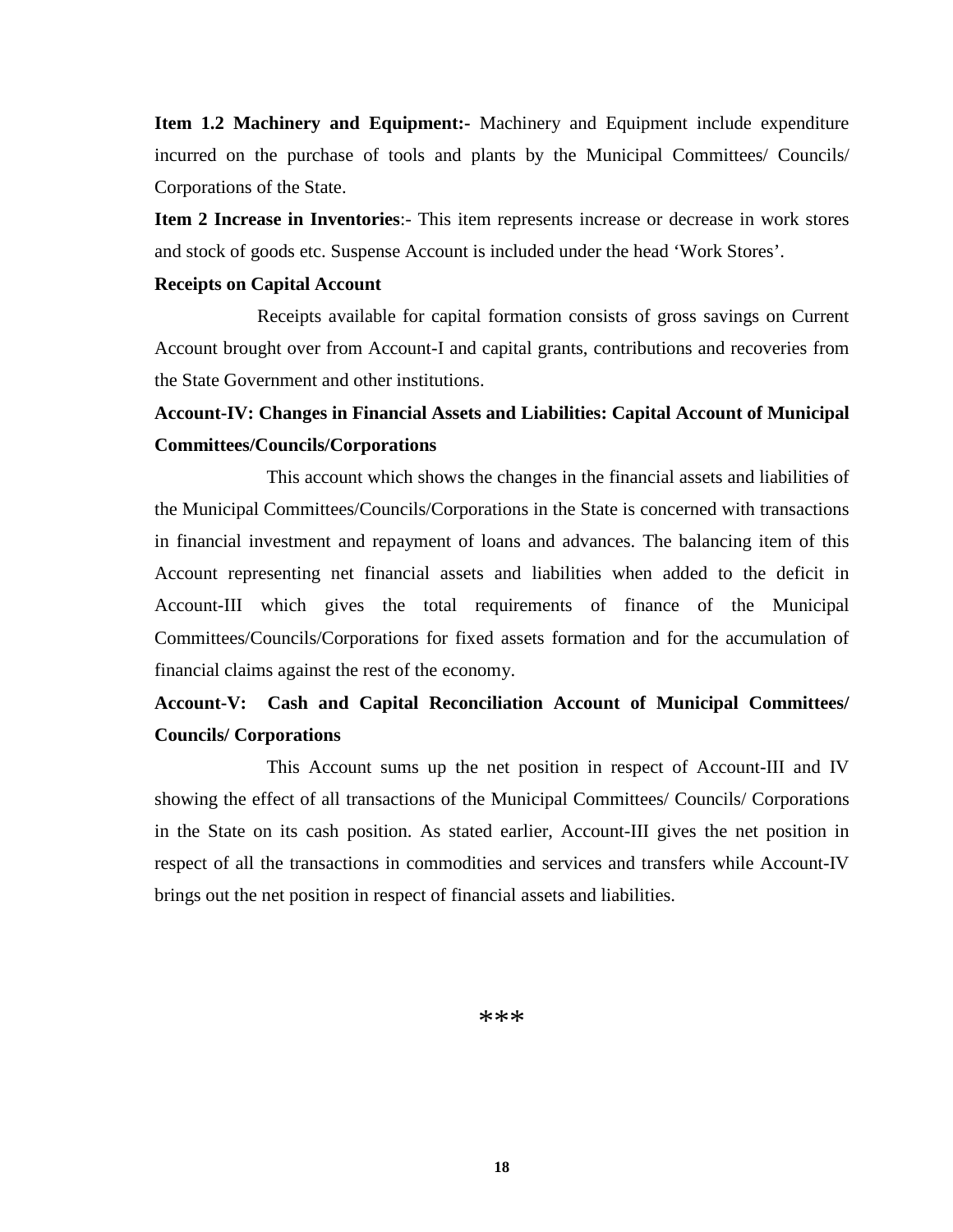### **CHAPTER –V**

#### **RECONCILIATION**

In the present chapter an attempt has been made to reconcile the figures relating to total income and expenditure of Municipal Committees/Councils/Corporations with the revenue and expenditure as worked out by the economic classification.

#### **5.1 Reconciliation of Income**

The various adjustments in the Economic Classification to arrive at the income as given in the Municipal budgets for the years under review are spelt on in detail in the table blow:

|                  |                                            |           | (₹Lakh)                 |           |
|------------------|--------------------------------------------|-----------|-------------------------|-----------|
| Sr.              | <b>Revenue</b>                             | 2016-17   | 2017-18                 | 2018-19   |
| No.              |                                            |           |                         |           |
| $\mathbf{1}$     | $\overline{2}$                             | 3         | $\overline{\mathbf{4}}$ | 5         |
| 1.               | Total Income of the Municipal              | 257023    | 302093                  | 305890    |
|                  | Committees/Councils/Corporations           |           |                         |           |
|                  | Total of $(\# +*)$                         |           |                         |           |
| LESS:            |                                            |           |                         |           |
| 2.               | Sale of Commodities and Services           | 4312      | 18023                   | 2971      |
|                  | treated as deduction of consumption        |           |                         |           |
|                  | expenditure(Vide item 1.2c of Acct.-I)     |           |                         |           |
|                  | (Exp.)                                     |           |                         |           |
| 3.               | Suspense Account (Vide item 2.2 of         | 14880     | 8385                    | 45732     |
|                  | $Acct.-III)$                               |           |                         |           |
| $\overline{4}$ . | Capital Transfers (Capital Grants and      | 903       | 847                     | 27        |
|                  | Contributions and recoveries) (Vide        |           |                         |           |
|                  | item 2.1 of Acct.-III)                     |           |                         |           |
| 5.               | Sale Proceeds of Departmental              | 2652      | 16502                   | 1909      |
|                  | Commercial undertakings (Vide item 1       |           |                         |           |
|                  | of Acct.-II)                               |           |                         |           |
| 6.               | Loans (Incomings) (Vide item 1 of          | 528       | 1641                    | 975       |
|                  | $Acct.-IV)$                                |           |                         |           |
|                  |                                            |           |                         |           |
| 7.               | Profit of Departmental Commercial          | $(-)2104$ | 12077                   | $(-)2921$ |
|                  | Undertakings (Vide item 5 of Acct.-II)     |           |                         |           |
|                  | (Exp.)                                     |           |                         |           |
|                  | Total Adjustments (#)                      | 21171     | 57475                   | 48693     |
|                  | <b>Revenue as shown in the Economic</b>    | 235852    | 244618                  | 257197    |
|                  | <b>Classification (From Table 3.4) (*)</b> |           |                         |           |

**Table 5.1: Income Reconciliation of Municipal Committees/Councils/Corporations Budgets in Haryana**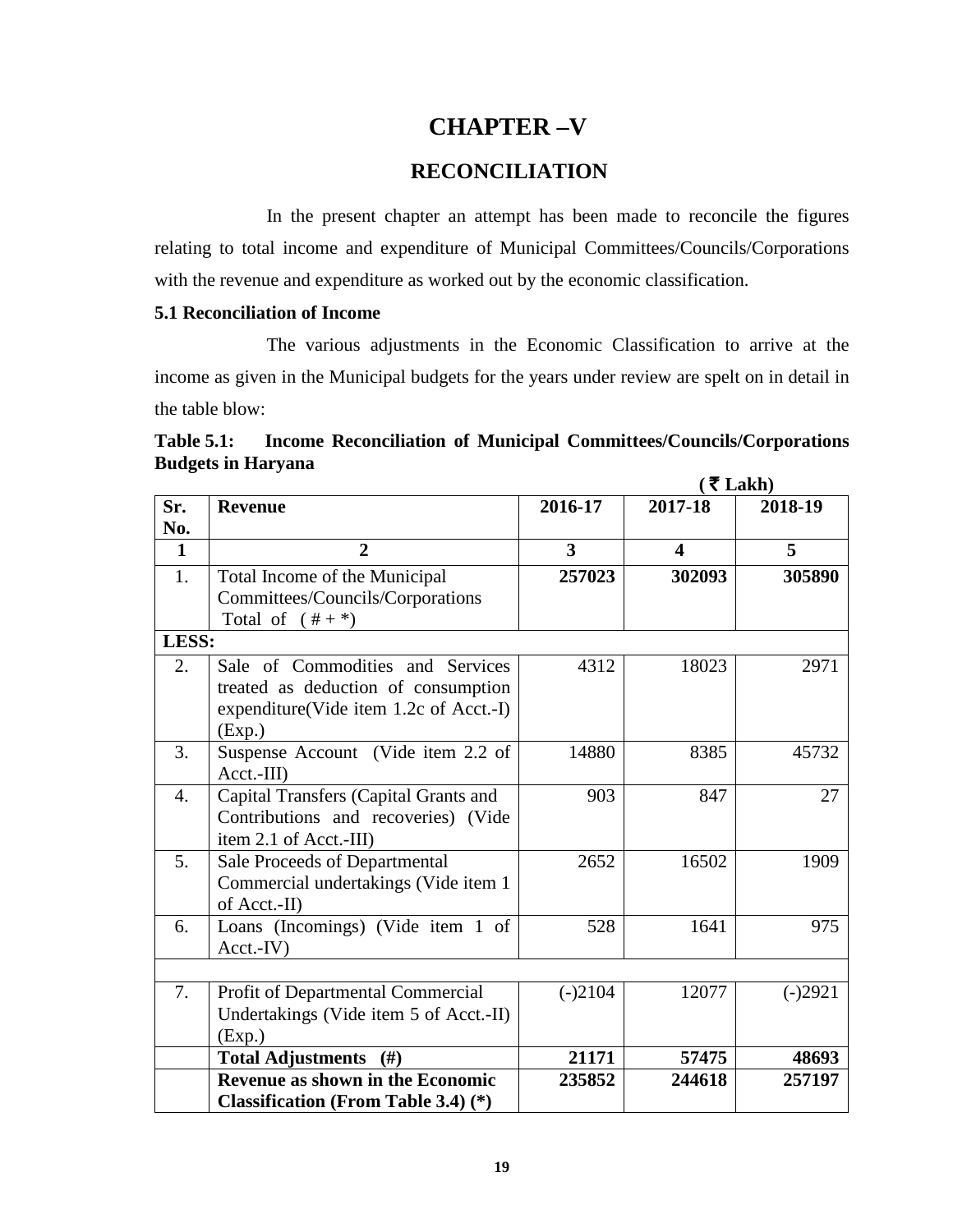### **5.2 Reconciliation Expenditure**

The various adjustments in the Economic Classification to arrive at the expenditure as given in the Municipal budgets for the years under review are spelt on in detail in the table below:

|  |                                        |  | Table 5.2: Expenditure: Reconciliation of Municipal Committees/Councils/ |
|--|----------------------------------------|--|--------------------------------------------------------------------------|
|  | <b>Corporations Budgets in Haryana</b> |  |                                                                          |

|     |                                                       |           |            | $(5$ Lakh) |
|-----|-------------------------------------------------------|-----------|------------|------------|
| Sr. | <b>Expenditure (Revenue &amp; Capital)</b>            | 2016-17   | 2017-18    | 2018-19    |
| No. |                                                       |           |            |            |
| 1   | $\overline{2}$                                        | 3         | 4          | 5          |
| 1.  | Expenditure of Municipal<br>Total                     | 183165    | 283337     | 263755     |
|     | Committees/Councils/Corporation                       |           |            |            |
| 2.  | Sale of Commodities and Services<br>4312<br>18023     |           |            |            |
|     | Treated as deduction of Consumption                   |           |            |            |
|     | Expenditure(Vide item 1.2c of Acct.-I)                |           |            |            |
| 3.  | <b>Operating Expenses of Departmental</b>             | 4756      | 4425       | 4830       |
|     | Commercial Undertakings (Item 2 of                    |           |            |            |
|     | table 3.7)                                            |           |            |            |
|     | Total Adjustments $(2+3)$                             | $(-)9068$ | $(-)22448$ | 7801       |
|     | in<br><b>Expenditure</b><br>shown<br>the<br><b>as</b> |           |            |            |
|     | <b>Economic</b><br><b>Classification</b><br>(From     | 174097    | 260889     | 271556     |
|     | <b>Table 3.1)</b>                                     |           |            |            |

\*\*\*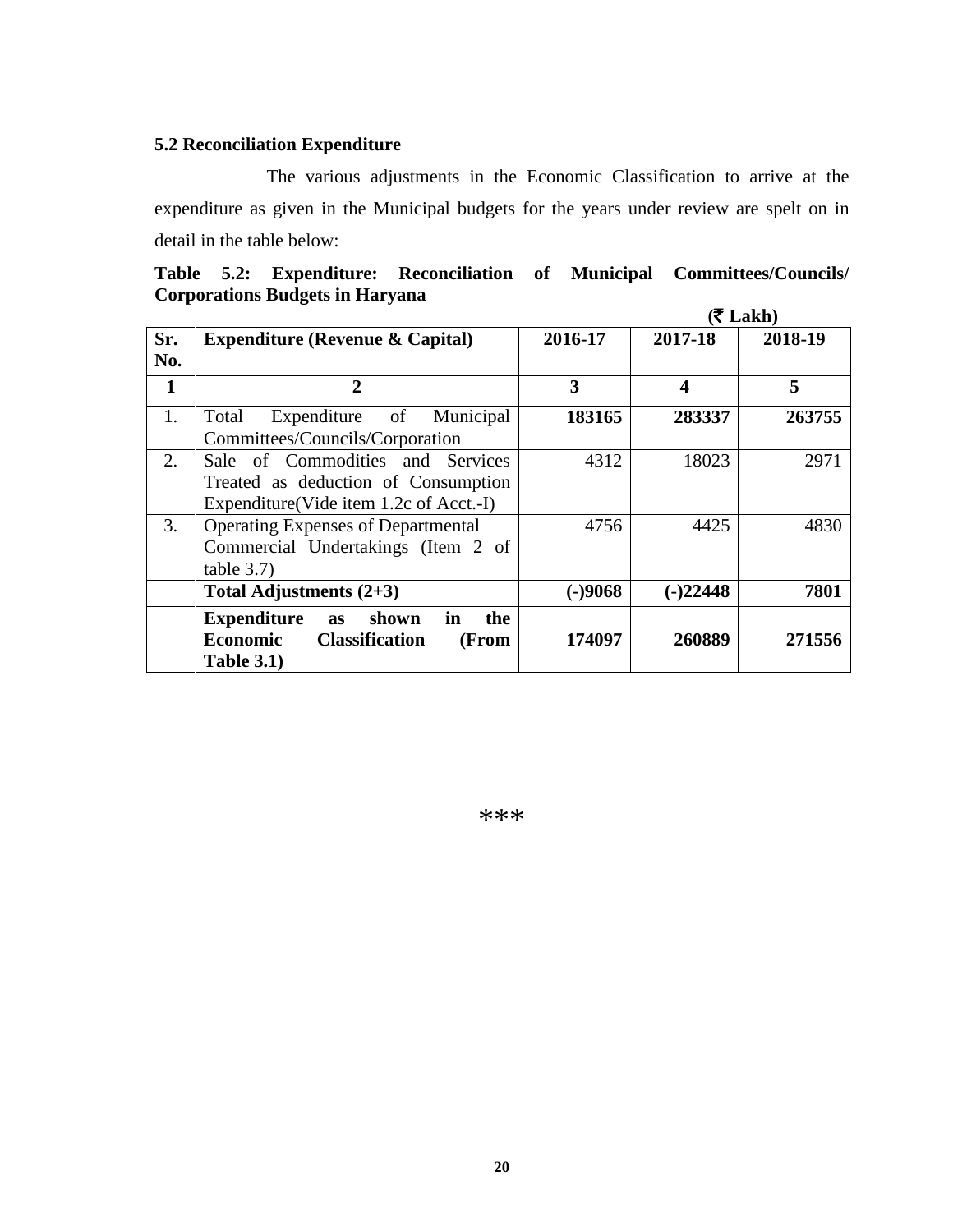# **FUNCTIONAL CLASSIFICATION**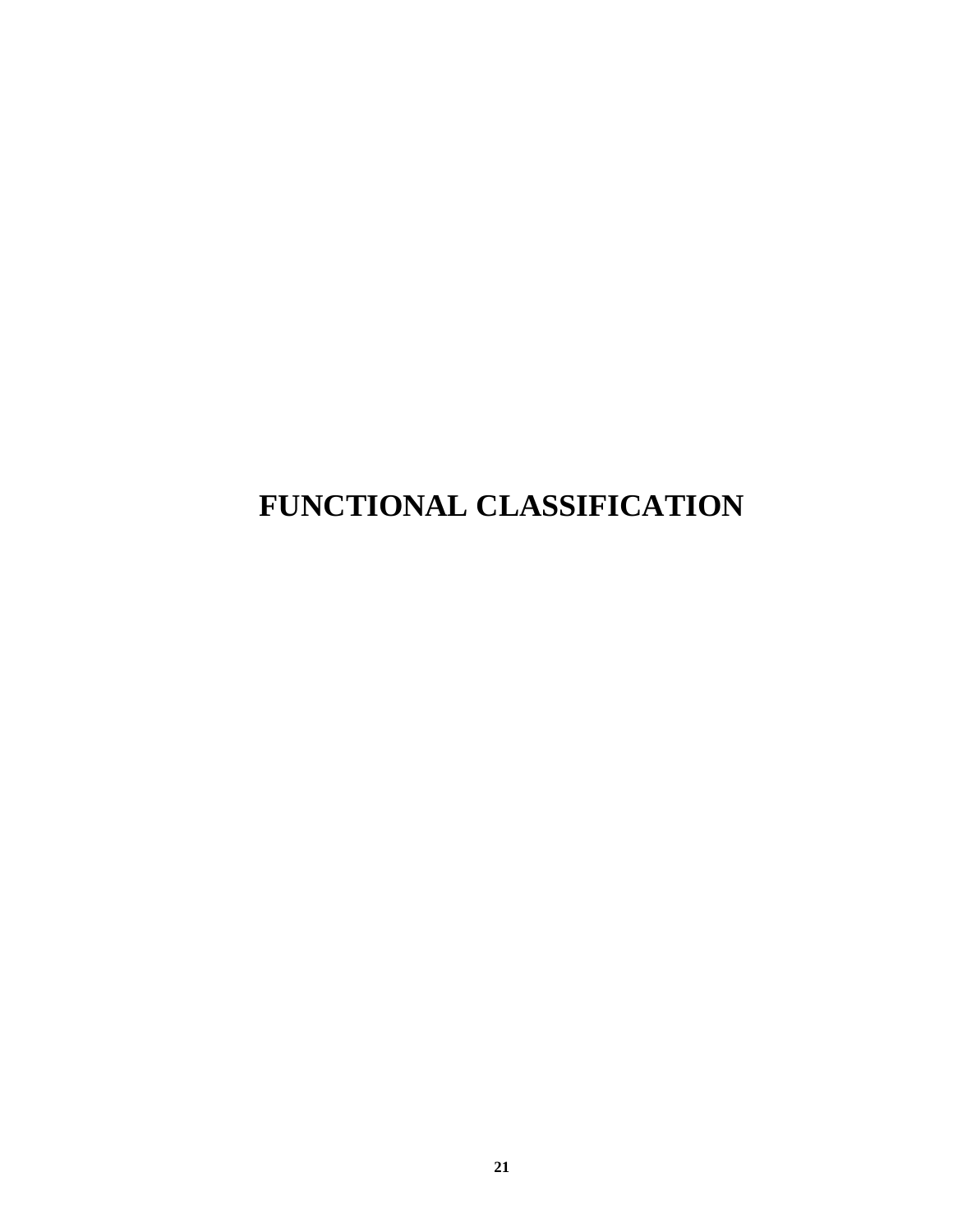### **CHAPTER-VI**

#### **PRINCIPLES OF FUNCTIONAL CLASSIFICATION**

Economic classification groups the primary items of expenditure by their economic character while functional classification groups them according to the particular purpose they serve. It is designed to show how expenditure is divided into different types of services provided. It gives information about public expenditure devoted to a particular service or group of services, say education, health or housing and community services etc.

The functional classification excludes current expenditure on goods and services of Departmental Commercial Undertakings. These enterprises produce goods and services that are sold largely out-side the public sector. Their current expenditure on goods and services is an intermediate expenditure which represents cost of production and net expenditure on final goods and services. It may also be noted that the functional classification is not applied to receipts except to those which may be considered as offsets to expenditure on goods and services included in this type of classification such as proceeds from sale of goods and services.

All items of expenditure have been grouped under different broad functional categories. The U.N. reports i.e. "A Manual for Economic and Functional Classification of Government Transactions, 1958" and "System of National Account, 1968" serve as guidelines. The functional categories are as under:-

- 1. General Public Services
- 2. Civil Defence
- 3. Education
- 4. Medical and Public Health
- 5. Social Security and Welfare Services
- 6. Housing and Community Services
- 7. Cultural, Recreational and Religious Services
- 8. Economic Services
- 9. Other purposes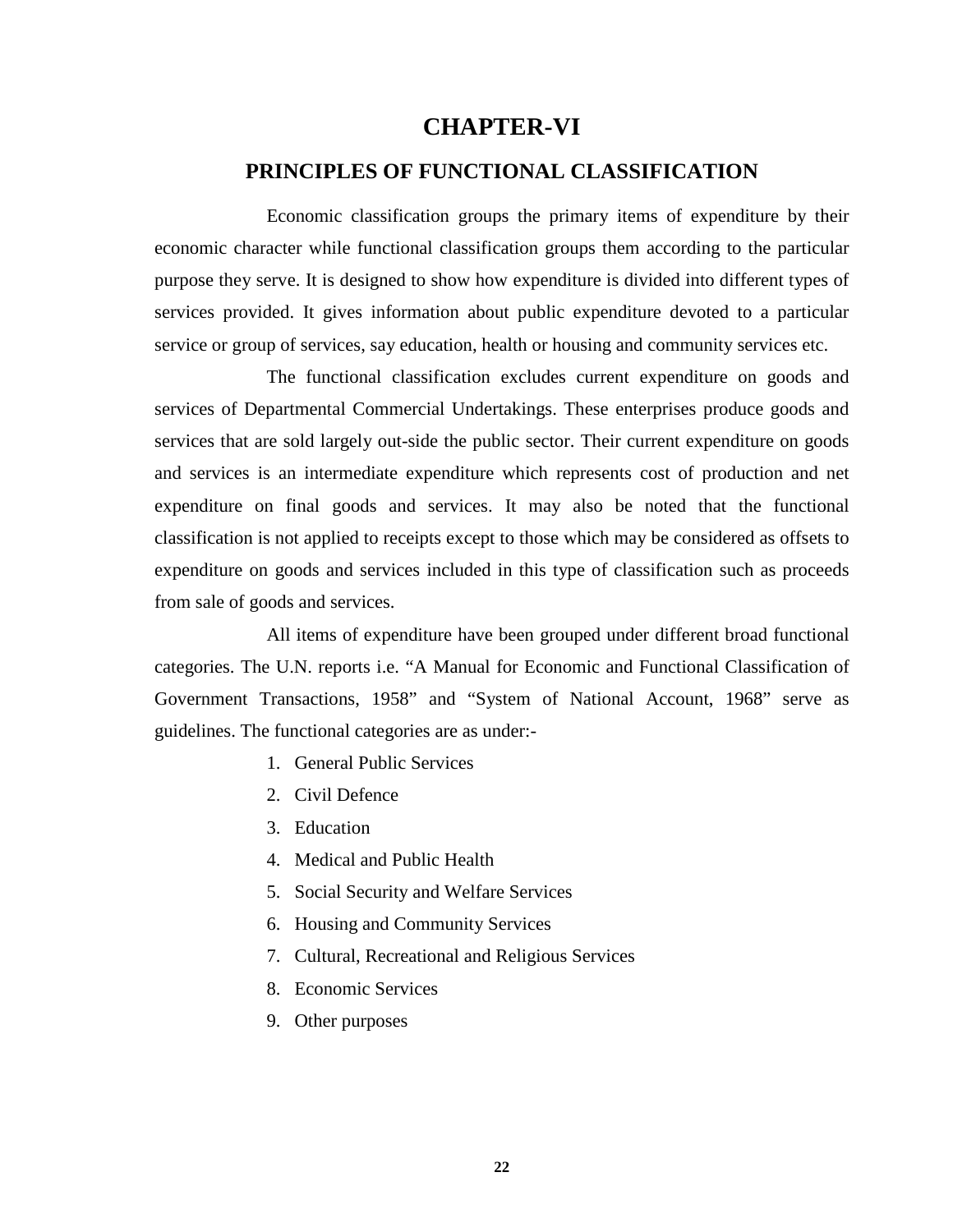Economic and Functional Classification have been combined into a single two way cross-classification by significant economic and functional categories. It relates to expenditure for the year 2016-17 (Accounts), 2017-18 (Accounts) and 2018-19 (Accounts). **The Table 6.1, 6.2 and 6.3** splits up horizontally the expenditure on each service for the years under review into significant economic categories. The broad divisions of economic classification are current and capital expenditure while that of functional classification are general public services, defence, education, medical & public health, social security, welfare services, housing & community services, cultural, recreational & religious services, economic services and other purposes. From this, it is very easy to see the nature of expenditure on each group of services. For example, it can be seen how much is spent on goods & services, on capital formation or for promoting education, health & water supply etc.

\*\*\*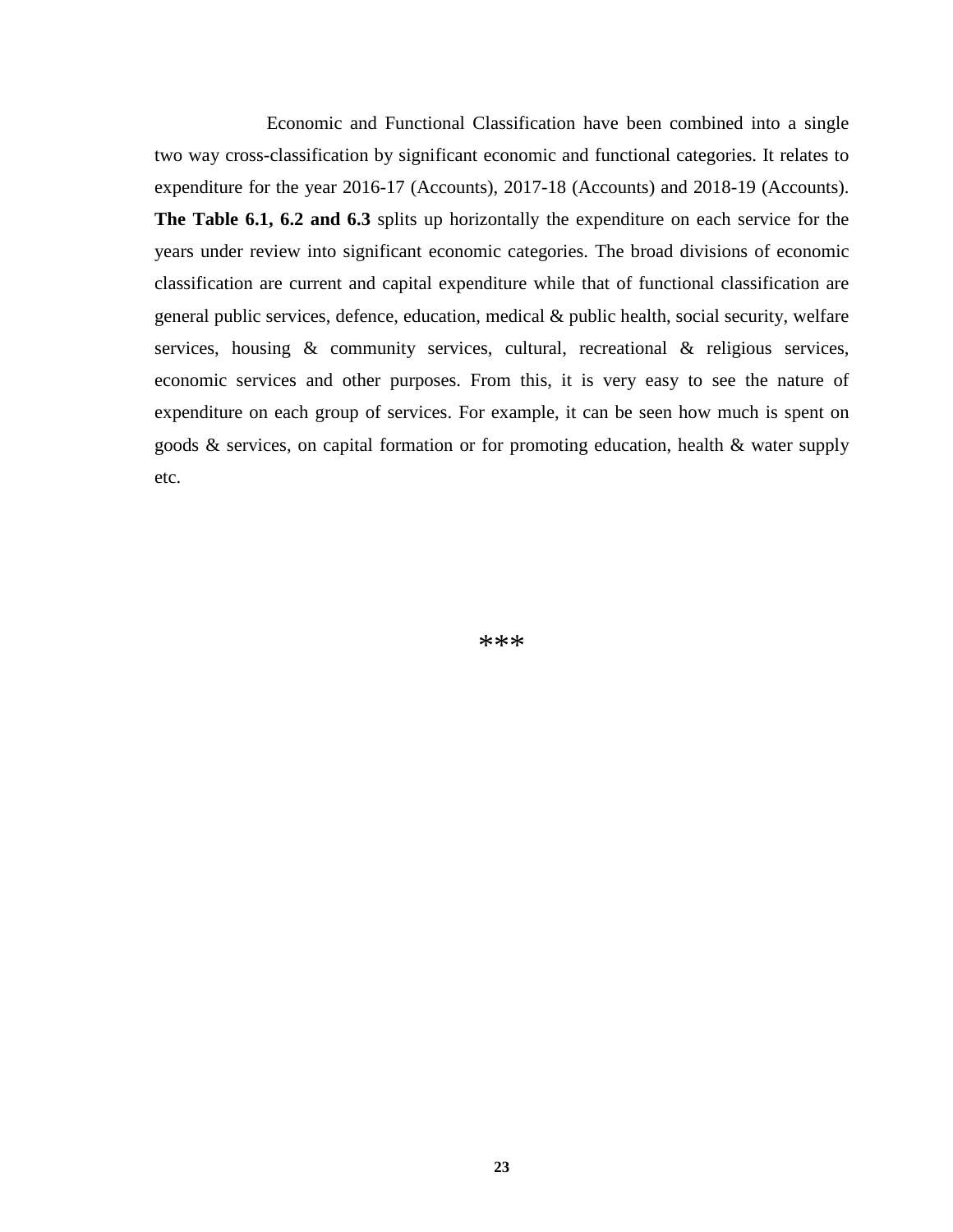#### **TABLE: 6.1 Economic and Functional Classification of Budgetary Expenditure of Municipal Committees/Councils/Corporations 2016-17 (Accounts)**

|               |                                                                                    |                                     |                                                  |                                    |                            |                                      |                                                            |                  |               | $($ ₹ Lakh $)$                                                     |
|---------------|------------------------------------------------------------------------------------|-------------------------------------|--------------------------------------------------|------------------------------------|----------------------------|--------------------------------------|------------------------------------------------------------|------------------|---------------|--------------------------------------------------------------------|
|               |                                                                                    |                                     |                                                  |                                    | <b>Current Expenditure</b> |                                      |                                                            |                  |               |                                                                    |
| Sr.<br>No.    | <b>Name of Head</b>                                                                | <b>Wages and</b><br><b>Salaries</b> | <b>Purchase of</b><br>Goods &<br><b>Services</b> | <b>Repair Total</b><br>Maintenance | <b>Total</b><br>$(3+4+5)$  | <b>Less Out</b><br><b>Side Sales</b> | <b>Net</b><br>Consumption<br><b>Expenditure</b><br>$(6-7)$ | <b>Interests</b> | <b>Grants</b> | <b>Total Current</b><br><b>Expenditure</b><br>$(8 \text{ to } 10)$ |
| 1             | $\overline{2}$                                                                     | $3^{\circ}$                         | $\overline{\mathbf{4}}$                          | 5                                  | 6                          | 7                                    | 8                                                          | 9 <sup>°</sup>   | 10            | 11                                                                 |
| 1.            | <b>Public</b><br><b>General</b><br><b>Service</b>                                  | 33317                               | 2329                                             | 1264                               | 36910                      | 4312                                 | 32598                                                      | 1288             |               | 33886                                                              |
| 2.            | <b>Defence</b>                                                                     |                                     |                                                  |                                    |                            |                                      |                                                            |                  |               |                                                                    |
| 3.            | <b>Education</b>                                                                   | 16                                  |                                                  |                                    | 16                         |                                      | 16                                                         |                  |               | 16                                                                 |
| 4.            | $&$ Public<br><b>Medical</b><br>Health                                             | 29367                               | 2247                                             | 1486                               | 33100                      |                                      | 33100                                                      | $\overline{30}$  |               | 33130                                                              |
| 5.            | Social Security and<br><b>Welfare Service</b>                                      |                                     |                                                  |                                    |                            |                                      |                                                            |                  |               |                                                                    |
| 6.            | Housing&<br><b>Community Service</b>                                               | 13264                               | 8744                                             | 10072                              | 32080                      |                                      | 32080                                                      | 882              |               | 32962                                                              |
| 7.            | Cultural,<br>$\boldsymbol{\&}$<br><b>Recreational</b><br><b>Religious Services</b> | 136                                 | 10                                               |                                    | 147                        |                                      | 147                                                        |                  |               | 147                                                                |
| 8.            | <b>Economic Services</b>                                                           | 2056                                | 513                                              | 504                                | 3073                       |                                      | 3073                                                       | 1060             | 244           | 4377                                                               |
| $\mathbf{i}$  | Agriculture,<br>Forestry, Fishing &<br><b>Hunting</b>                              | 2056                                | 513                                              | 504                                | 3073                       |                                      | 3073                                                       |                  | 244           | 3317                                                               |
| $\mathbf{ii}$ | <b>Water Supply</b>                                                                |                                     |                                                  |                                    |                            |                                      |                                                            | 1060             |               | 1060                                                               |
| iii)          | <b>Transport Services</b>                                                          |                                     |                                                  |                                    |                            |                                      |                                                            |                  |               |                                                                    |
| iv)           | <b>Electricity Services</b>                                                        |                                     |                                                  |                                    |                            |                                      |                                                            |                  |               |                                                                    |
| 9.            | <b>Other Purposes</b>                                                              |                                     |                                                  |                                    |                            |                                      |                                                            |                  |               |                                                                    |
|               | <b>Grand Total</b>                                                                 | 78156                               | 13843                                            | 13327                              | 105326                     | 4312                                 | 101014                                                     | 3260             | 244           | 104518                                                             |

Continued…..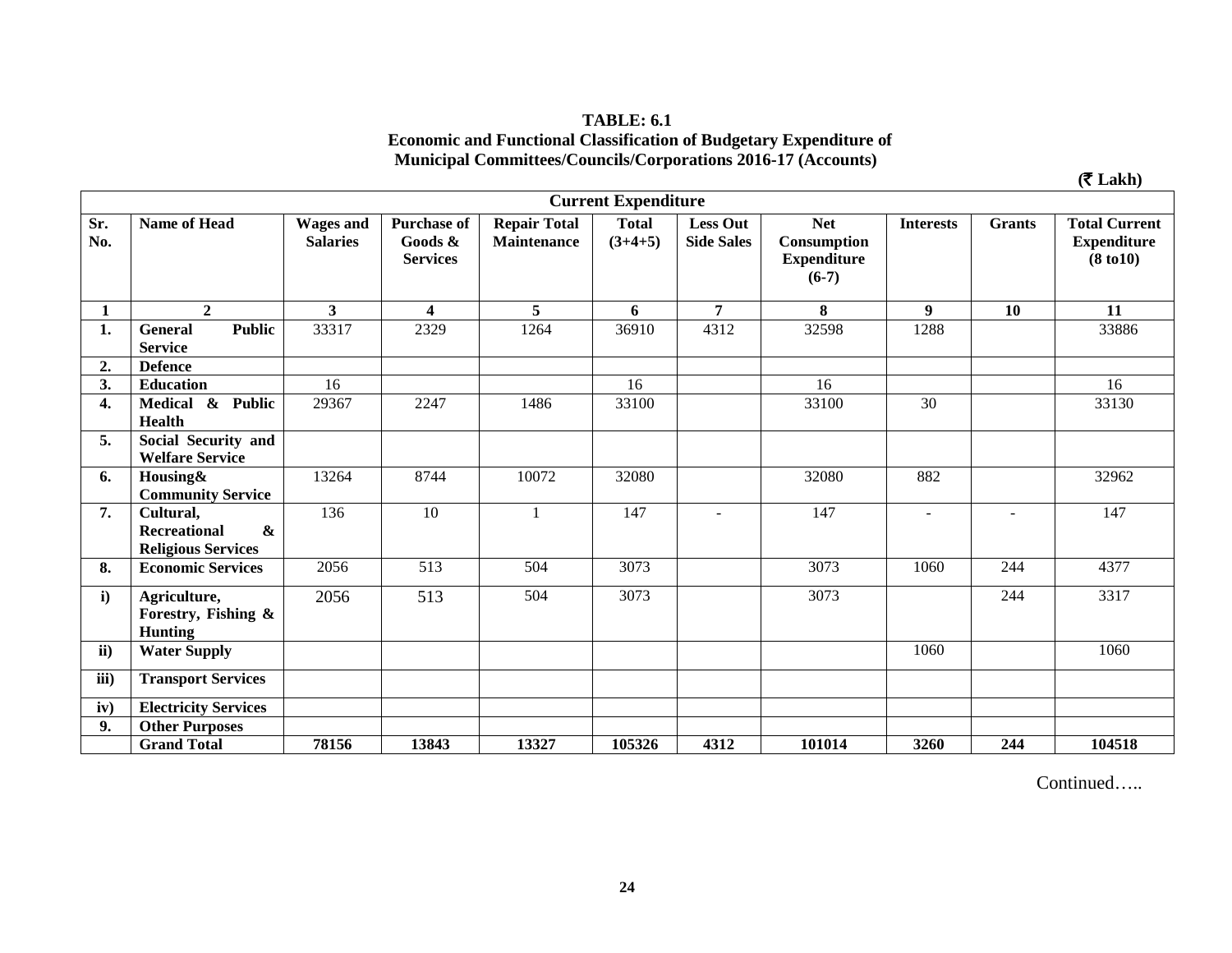#### **TABLE : 6.1 Economic and Functional Classification of Budgetary Expenditure of Municipal Committees/Councils/Corporations 2016-17 (Accounts)**

|                |                                                                  |                                                              |                                  |                                                                   |                                        |                                   |                                       |                                                          | $($ ₹ Lakh $)$               |
|----------------|------------------------------------------------------------------|--------------------------------------------------------------|----------------------------------|-------------------------------------------------------------------|----------------------------------------|-----------------------------------|---------------------------------------|----------------------------------------------------------|------------------------------|
|                |                                                                  |                                                              |                                  | <b>Capital Expenditure</b>                                        |                                        |                                   |                                       |                                                          |                              |
|                |                                                                  |                                                              |                                  | Loans                                                             |                                        |                                   |                                       |                                                          |                              |
| Sr.<br>No.     | <b>Name of Head</b>                                              | <b>Building &amp;</b><br><b>Other</b><br><b>Construction</b> | Machinery &<br><b>Equipments</b> | <b>Increase in</b><br><b>Inventories</b><br>(Suspense<br>Account) | <b>For Capital</b><br><b>Formation</b> | <b>For Current</b><br>Consumption | Unear-<br>marked<br><b>Investment</b> | <b>Total Capital</b><br><b>Expenditure</b><br>(12 to 17) | Grand<br>Total*<br>$(11+18)$ |
|                | $\boldsymbol{2}$                                                 | 12                                                           | 13                               | 14                                                                | 15                                     | 16                                | 17                                    | 18                                                       | 19                           |
| 1.             | <b>General Public Service</b>                                    | 3595                                                         |                                  |                                                                   |                                        |                                   | 1126                                  | 4721                                                     | 38607                        |
| $\overline{2}$ | <b>Defence</b>                                                   |                                                              |                                  |                                                                   |                                        |                                   |                                       |                                                          |                              |
| 3.             | <b>Education</b>                                                 |                                                              |                                  |                                                                   |                                        |                                   |                                       |                                                          | 16                           |
| 4.             | Medical & Public Health                                          | 10827                                                        | 180                              |                                                                   |                                        |                                   | 5                                     | 11012                                                    | 44142                        |
| 5.             | <b>Social Security and</b><br><b>Welfare Service</b>             |                                                              |                                  |                                                                   |                                        |                                   |                                       |                                                          |                              |
| 6.             | <b>Housing &amp; Community</b><br><b>Service</b>                 | 42147                                                        | 469                              | 6586                                                              |                                        |                                   |                                       | 49202                                                    | 82164                        |
| 7.             | <b>Cultural, Recreational &amp;</b><br><b>Religious Services</b> |                                                              |                                  |                                                                   |                                        |                                   |                                       |                                                          | 147                          |
| 8.             | <b>Economic Services</b>                                         | 4644                                                         |                                  |                                                                   |                                        |                                   |                                       | 4644                                                     | 9021                         |
| $\mathbf{i}$   | <b>Agriculture, Forestry,</b><br><b>Fishing &amp; Hunting</b>    | 1171                                                         |                                  |                                                                   |                                        |                                   |                                       | 1171                                                     | 4488                         |
| ii)            | <b>Water Supply</b>                                              | 3473                                                         |                                  |                                                                   |                                        |                                   |                                       | 3473                                                     | 4533                         |
| iii)           | <b>Transport Service</b>                                         |                                                              |                                  |                                                                   |                                        |                                   |                                       |                                                          |                              |
| iv)            | <b>Electricity Services</b>                                      |                                                              |                                  |                                                                   |                                        |                                   |                                       |                                                          |                              |
| 9.             | <b>Other Purposes</b>                                            |                                                              |                                  |                                                                   |                                        |                                   |                                       |                                                          |                              |
|                | <b>Grand Total</b>                                               | 61213                                                        | 649                              | 6586                                                              | $\bf{0}$                               | $\bf{0}$                          | 1131                                  | 69579                                                    | 174097                       |

**25**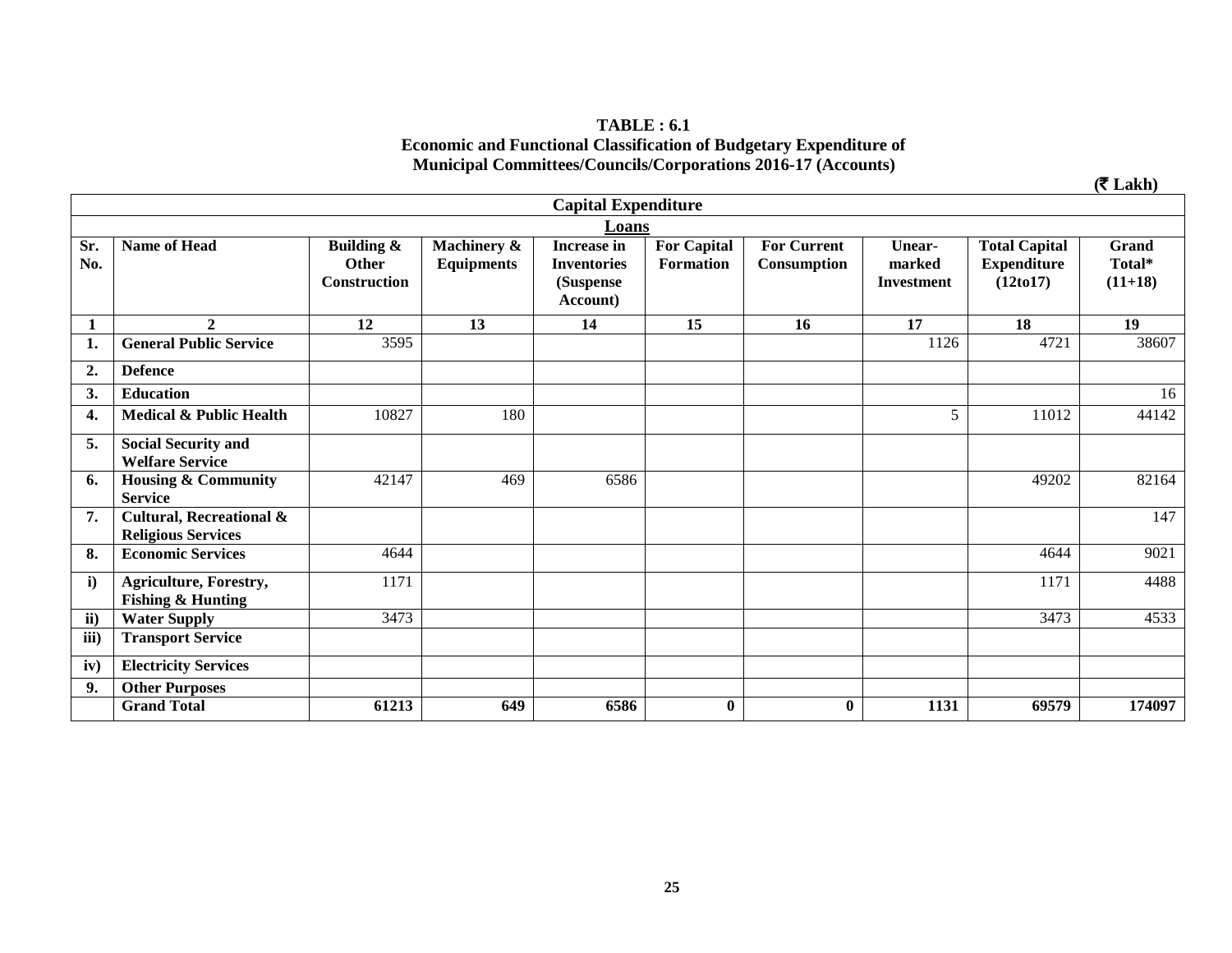| <b>TABLE: 6.2</b>                                                           |
|-----------------------------------------------------------------------------|
| <b>Economic &amp; Functional Classification of Budgetary Expenditure of</b> |
| <b>Municipal Committees/Councils/Corporations 2017-18 (Accounts)</b>        |

|                       |                                                                    |                                     |                                                  |                                         |                            |                                      |                                                         |                  |               | $(5$ Lakh)                                                         |
|-----------------------|--------------------------------------------------------------------|-------------------------------------|--------------------------------------------------|-----------------------------------------|----------------------------|--------------------------------------|---------------------------------------------------------|------------------|---------------|--------------------------------------------------------------------|
|                       |                                                                    |                                     |                                                  |                                         | <b>Current Expenditure</b> |                                      |                                                         |                  |               |                                                                    |
| Sr.<br>N <sub>0</sub> | <b>Name of Head</b>                                                | <b>Wages and</b><br><b>Salaries</b> | <b>Purchase of</b><br>Goods &<br><b>Services</b> | <b>Repair and</b><br><b>Maintenance</b> | <b>Total</b><br>$(3+4+5)$  | <b>Less Out</b><br><b>Side Sales</b> | <b>Net Consumption</b><br><b>Expenditure</b><br>$(6-7)$ | <b>Interests</b> | <b>Grants</b> | <b>Total Current</b><br><b>Expenditure</b><br>$(8 \text{ to } 10)$ |
|                       | $\mathbf{2}$                                                       | 3                                   | $\overline{\mathbf{4}}$                          | 5                                       | 6                          | $\overline{7}$                       | 8                                                       | 9                | 10            | 11                                                                 |
| 1.                    | <b>General Public Service</b>                                      | 43614                               | 2372                                             | 16297                                   | 62283                      | 18023                                | 44260                                                   | 2306             |               | 46566                                                              |
| 2.                    | <b>Defence</b>                                                     |                                     |                                                  |                                         |                            |                                      |                                                         |                  |               |                                                                    |
| 3.                    | <b>Education</b>                                                   | 298                                 | 18                                               |                                         | 316                        |                                      | 316                                                     |                  |               | 316                                                                |
| 4.                    | $\boldsymbol{\alpha}$<br><b>Medical</b><br>public<br><b>Health</b> | 28682                               | 2676                                             | 3687                                    | 35045                      |                                      | 35045                                                   | 940              |               | 35985                                                              |
| 5.                    | <b>Security</b><br><b>Social</b><br>and<br><b>Welfare Service</b>  |                                     |                                                  |                                         |                            |                                      |                                                         |                  |               |                                                                    |
| 6.                    | Housing & Community<br><b>Service</b>                              | 49768                               | 7786                                             | 11692                                   | 69246                      |                                      | 69246                                                   | 710              |               | 69956                                                              |
| 7.                    | Cultural, Recreational<br>& Religious Services                     | 125                                 | 24                                               | 415                                     | 564                        |                                      | 564                                                     |                  |               | 564                                                                |
| 8.                    | <b>Economic Services</b>                                           | 5333                                | 410                                              | 4311                                    | 10054                      |                                      | 10054                                                   | 284              |               | 10338                                                              |
| $\mathbf{i}$          | Agriculture, Forestry,<br><b>Fishing &amp; Hunting</b>             | 2238                                | 225                                              | 3243                                    | 5706                       |                                      | 5706                                                    | 200              |               | 5906                                                               |
| ii)                   | <b>Water Supply</b>                                                | 3095                                | 185                                              | 1068                                    | 4348                       |                                      | 4348                                                    | 84               |               | 4432                                                               |
| iii)                  | <b>Transport Services</b>                                          |                                     |                                                  |                                         |                            |                                      |                                                         |                  |               |                                                                    |
| iv)                   | <b>Electricity Services</b>                                        |                                     |                                                  |                                         |                            |                                      |                                                         |                  |               |                                                                    |
| 9.                    | <b>Other Purposes</b>                                              |                                     |                                                  |                                         |                            |                                      |                                                         |                  |               |                                                                    |
|                       | <b>Grand Total</b>                                                 | 127820                              | 13286                                            | 36402                                   | 177508                     | 18023                                | 159485                                                  | 4240             | $\bf{0}$      | 163725                                                             |

Continued……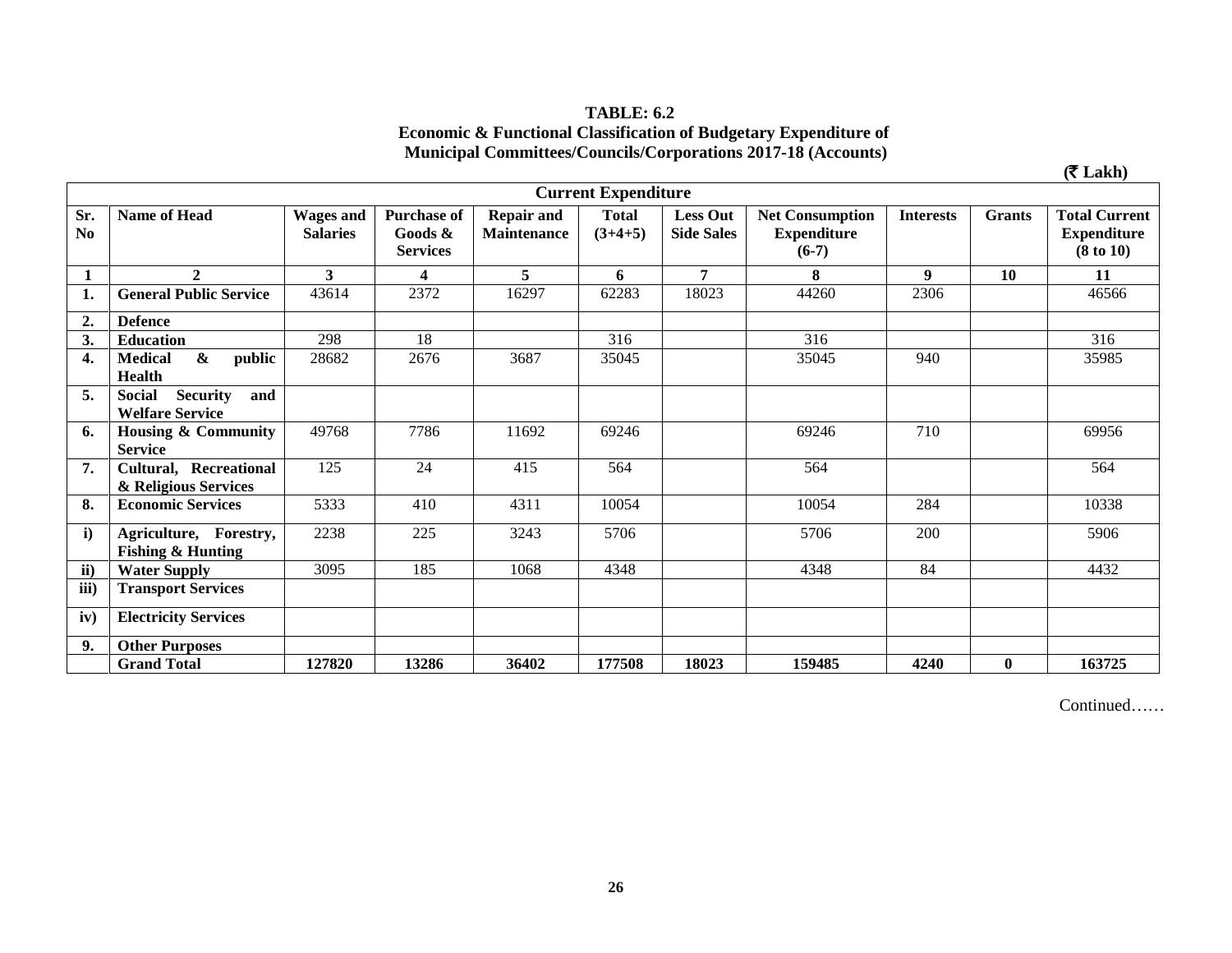#### **TABLE: 6.2 Economic & Functional Classification of Budgetary Expenditure of Municipal Committees/Councils/Corporations 2017-18 (Accounts)**

|              |                                                                                    |                                     |                                  |                                                                   |                                 |                                          |                                       |                                                          | $($ ₹ Lakh $)$                   |
|--------------|------------------------------------------------------------------------------------|-------------------------------------|----------------------------------|-------------------------------------------------------------------|---------------------------------|------------------------------------------|---------------------------------------|----------------------------------------------------------|----------------------------------|
|              |                                                                                    |                                     |                                  | <b>Capital Expenditure</b>                                        |                                 |                                          |                                       |                                                          |                                  |
|              | Loans                                                                              |                                     |                                  |                                                                   |                                 |                                          |                                       |                                                          |                                  |
| Sr.<br>No.   | <b>Name of Head</b>                                                                | Building &<br>Other<br>Construction | Machinery &<br><b>Equipments</b> | <b>Increase in</b><br><b>Inventories</b><br>(Suspense<br>Account) | <b>For Capital</b><br>Formation | <b>For Current</b><br><b>Consumption</b> | Unear-<br>marked<br><b>Investment</b> | <b>Total Capital</b><br><b>Expenditure</b><br>(12 to 17) | <b>Grand Total*</b><br>$(11+18)$ |
| 1            | $\mathbf{2}$                                                                       | 12                                  | 13                               | 14                                                                | 15                              | 16                                       | 17                                    | 18                                                       | 19                               |
| 1.           | <b>Public</b><br><b>General</b><br><b>Service</b>                                  | 59544                               |                                  |                                                                   |                                 |                                          | 1553                                  | 61097                                                    | 107663                           |
| 2.           | <b>Defence</b>                                                                     |                                     |                                  |                                                                   |                                 |                                          |                                       |                                                          |                                  |
| 3.           | <b>Education</b>                                                                   | 19                                  |                                  |                                                                   |                                 |                                          |                                       | 19                                                       | 335                              |
| 4.           | <b>Medical</b><br>$\boldsymbol{\&}$<br><b>Public</b><br><b>Health</b>              | 16249                               | 197                              |                                                                   |                                 |                                          |                                       | 16446                                                    | 52431                            |
| 5.           | Social Security and<br><b>Welfare Service</b>                                      |                                     |                                  |                                                                   |                                 |                                          |                                       |                                                          |                                  |
| 6.           | Housing&<br><b>Community Service</b>                                               | 10290                               | $\overline{317}$                 | 8519                                                              |                                 |                                          |                                       | 19126                                                    | 89082                            |
| 7.           | Cultural,<br>$\boldsymbol{\&}$<br><b>Recreational</b><br><b>Religious Services</b> |                                     |                                  |                                                                   |                                 |                                          |                                       |                                                          | 564                              |
| 8.           | <b>Economic Services</b>                                                           | 476                                 |                                  |                                                                   |                                 |                                          |                                       | 476                                                      | 10814                            |
| $\mathbf{i}$ | Agriculture,<br>Forestry, Fishing &<br><b>Hunting</b>                              | 366                                 |                                  |                                                                   |                                 |                                          |                                       | 366                                                      | 6272                             |
| ii)          | <b>Water Supply</b>                                                                | 110                                 |                                  |                                                                   |                                 |                                          |                                       | 110                                                      | 4542                             |
| iii)         | <b>Transport Service</b>                                                           |                                     |                                  |                                                                   |                                 |                                          |                                       |                                                          |                                  |
| iv)          | <b>Electricity Services</b>                                                        |                                     |                                  |                                                                   |                                 |                                          |                                       |                                                          |                                  |
| 9.           | <b>Other Purposes</b>                                                              |                                     |                                  |                                                                   |                                 |                                          |                                       |                                                          |                                  |
|              | <b>Grand Total</b>                                                                 | 86578                               | 514                              | 8519                                                              | $\bf{0}$                        | $\bf{0}$                                 | 1553                                  | 97164                                                    | 260889                           |

**27**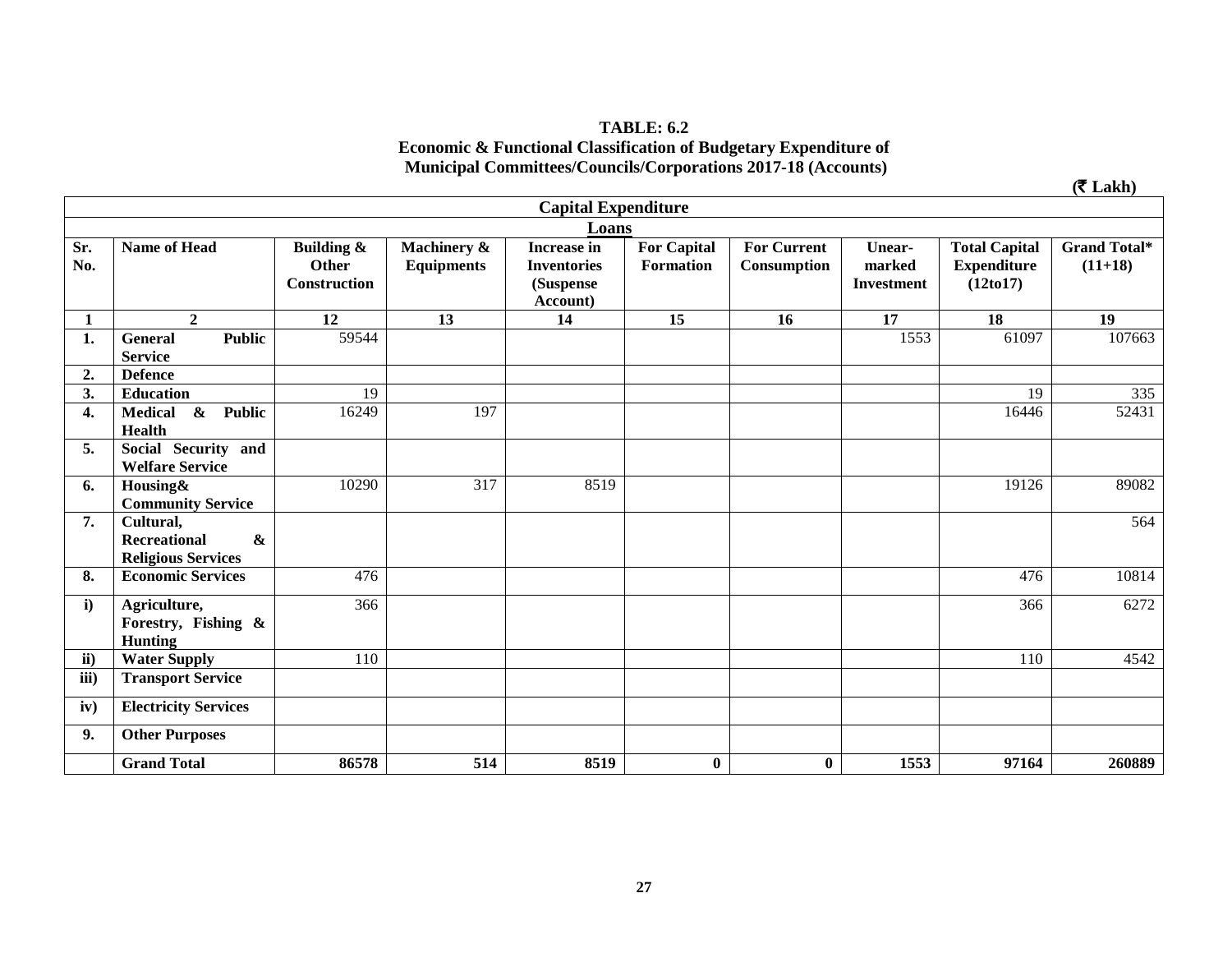# **TABLE: 6.3 Economic & Functional Classification of Budgetary Expenditure of Municipal Committees/Councils/Corporations 2018-19 (Accounts)**

 $(\mathbf{\bar{\mathcal{F}}} \mathbf{Lakh})$ 

|                       | <b>Current Expenditure</b>                                                  |                                     |                                                     |                                    |                           |                                      |                                               |                  |               |                                                                    |
|-----------------------|-----------------------------------------------------------------------------|-------------------------------------|-----------------------------------------------------|------------------------------------|---------------------------|--------------------------------------|-----------------------------------------------|------------------|---------------|--------------------------------------------------------------------|
| Sr.<br>N <sub>0</sub> | Name of Head                                                                | <b>Wages and</b><br><b>Salaries</b> | <b>Purchase of</b><br>Goods $\&$<br><b>Services</b> | <b>Repair Total</b><br>Maintenance | <b>Total</b><br>$(3+4+5)$ | <b>Less Out</b><br><b>Side Sales</b> | <b>Net Consumption</b><br>Expenditure $(6-7)$ | <b>Interests</b> | <b>Grants</b> | <b>Total Current</b><br><b>Expenditure</b><br>$(8 \text{ to } 10)$ |
| 1                     | $\overline{2}$                                                              | $\overline{\mathbf{3}}$             | $\overline{\mathbf{4}}$                             | 5                                  | 6                         | $\overline{7}$                       | 8                                             | $\boldsymbol{9}$ | 10            | 11                                                                 |
| 1.                    | <b>Public</b><br><b>General</b><br><b>Service</b>                           | 48820                               | 2138                                                | 3112                               | 54070                     | 2971                                 | 51099                                         | 701              |               | 51800                                                              |
| $\overline{2}$ .      | <b>Defence</b>                                                              |                                     |                                                     |                                    |                           |                                      |                                               |                  |               |                                                                    |
| 3.                    | <b>Education</b>                                                            | 18                                  | 18                                                  | $\Omega$                           | 36                        |                                      | 36                                            |                  |               | 36                                                                 |
| 4.                    | $\boldsymbol{\&}$<br><b>Public</b><br><b>Medical</b><br>Health              | 32210                               | 6834                                                | 1584                               | 40628                     |                                      | 40628                                         | 912              |               | 41540                                                              |
| 5.                    | Social Security<br>and<br><b>Welfare Service</b>                            |                                     |                                                     |                                    |                           |                                      |                                               |                  |               |                                                                    |
| 6.                    | Housing&<br><b>Community Service</b>                                        | 8932                                | 4292                                                | 41654                              | 54878                     |                                      | 54878                                         | 1821             |               | 56699                                                              |
| 7.                    | Cultural,<br>$\boldsymbol{\&}$<br>Recreational<br><b>Religious Services</b> | 159                                 | 12                                                  | 75                                 | 246                       |                                      | 246                                           |                  |               | 246                                                                |
| 8.                    | <b>Economic Services</b>                                                    | 6628                                | 639                                                 | 3242                               | 10509                     |                                      | 10509                                         |                  |               | 10509                                                              |
| $\mathbf{i}$          | Agriculture,<br>Forestry, Fishing &<br><b>Hunting</b>                       | 1921                                | 515                                                 | 3242                               | 5678                      |                                      | 5678                                          |                  |               | 5678                                                               |
| ii)                   | <b>Water Supply</b>                                                         | 4707                                | 124                                                 | $\overline{0}$                     | 4831                      |                                      | 4831                                          |                  |               | 4831                                                               |
| iii)                  | <b>Transport Services</b>                                                   |                                     |                                                     |                                    |                           |                                      |                                               |                  |               |                                                                    |
| iv)                   | <b>Electricity Services</b>                                                 |                                     |                                                     |                                    |                           |                                      |                                               |                  |               |                                                                    |
| 9.                    | <b>Other Purposes</b>                                                       |                                     |                                                     |                                    |                           |                                      |                                               |                  |               |                                                                    |
|                       | <b>Grand Total</b>                                                          | 96767                               | 13933                                               | 49667                              | 160367                    | 2971                                 | 157396                                        | 3434             | $\bf{0}$      | 160830                                                             |

Continued….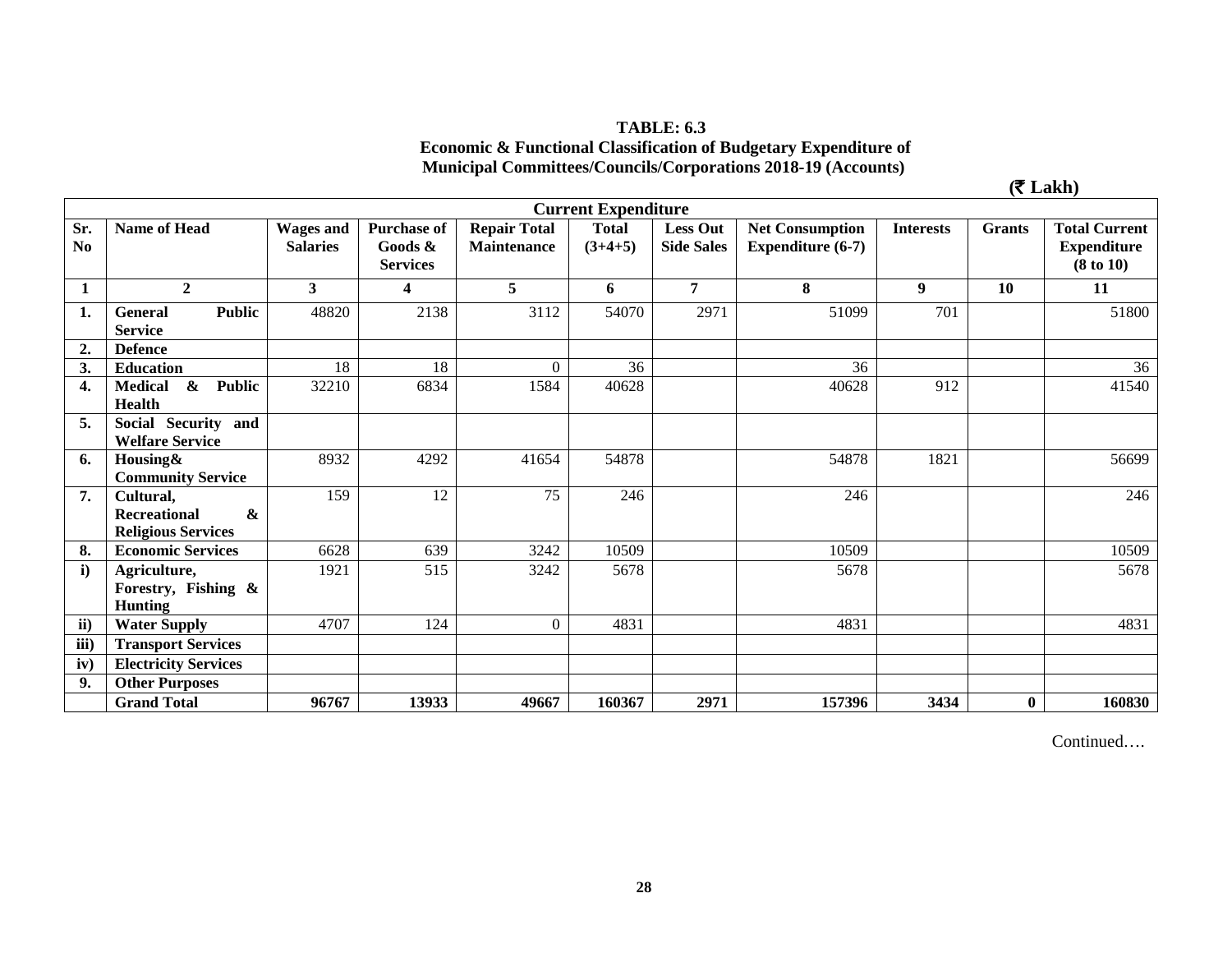#### **TABLE: 6.3 Economic & Functional Classification of Budgetary Expenditure of Municipal Committees/Councils/Corporations 2018-19 (Accounts)**

|              |                                                                       |                                                              |                                  |                                                                   |                                        |                                   |                                       |                                                                     | $($ ₹ Lakh $)$                   |  |
|--------------|-----------------------------------------------------------------------|--------------------------------------------------------------|----------------------------------|-------------------------------------------------------------------|----------------------------------------|-----------------------------------|---------------------------------------|---------------------------------------------------------------------|----------------------------------|--|
|              | <b>Capital Expenditure</b>                                            |                                                              |                                  |                                                                   |                                        |                                   |                                       |                                                                     |                                  |  |
|              | Loans                                                                 |                                                              |                                  |                                                                   |                                        |                                   |                                       |                                                                     |                                  |  |
| Sr.<br>No.   | <b>Name of Head</b>                                                   | <b>Building &amp;</b><br><b>Other</b><br><b>Construction</b> | Machinery &<br><b>Equipments</b> | <b>Increase in</b><br><b>Inventories</b><br>(Suspense<br>Account) | <b>For Capital</b><br><b>Formation</b> | <b>For Current</b><br>Consumption | Unear-<br>marked<br><b>Investment</b> | <b>Total Capital</b><br><b>Expenditure</b><br>$(12 \text{ to } 17)$ | <b>Grand Total*</b><br>$(11+18)$ |  |
| 1            | $\overline{2}$                                                        | 12                                                           | 13                               | 14                                                                | 15                                     | 16                                | $\overline{17}$                       | 18                                                                  | 19                               |  |
| 1.           | <b>General Public Service</b>                                         | 3256                                                         |                                  |                                                                   |                                        |                                   | 212                                   | 3468                                                                | 55268                            |  |
| 2.           | <b>Defence</b>                                                        |                                                              |                                  |                                                                   |                                        |                                   |                                       |                                                                     |                                  |  |
| 3.           | <b>Education</b>                                                      |                                                              |                                  |                                                                   |                                        |                                   |                                       |                                                                     | 36                               |  |
| 4.           | $\boldsymbol{\&}$<br><b>Public</b><br><b>Medical</b><br><b>Health</b> | 13756                                                        | 778                              |                                                                   |                                        |                                   |                                       | 14534                                                               | 56074                            |  |
| 5.           | Security<br><b>Social</b><br>and<br><b>Welfare Service</b>            |                                                              |                                  |                                                                   |                                        |                                   |                                       |                                                                     |                                  |  |
| 6.           | Housing & Community<br><b>Service</b>                                 | 75059                                                        | 1029                             | 13761                                                             |                                        |                                   |                                       | 89849                                                               | 146548                           |  |
| 7.           | <b>Cultural, Recreational</b><br>& Religious Services                 | 90                                                           |                                  |                                                                   |                                        |                                   |                                       | 90                                                                  | 336                              |  |
| 8.           | <b>Economic Services</b>                                              | 1243                                                         | 1542                             |                                                                   |                                        |                                   |                                       | 2785                                                                | 13294                            |  |
| $\mathbf{i}$ | Agriculture, Forestry,<br><b>Fishing &amp; Hunting</b>                | 1243                                                         | $\Omega$                         |                                                                   |                                        |                                   |                                       | 1243                                                                | 6921                             |  |
| ii)          | <b>Water Supply</b>                                                   | $\theta$                                                     | 1542                             |                                                                   |                                        |                                   |                                       | 1542                                                                | 6373                             |  |
| iii)         | <b>Transport Service</b>                                              |                                                              |                                  |                                                                   |                                        |                                   |                                       |                                                                     |                                  |  |
| iv)          | <b>Electricity Services</b>                                           |                                                              |                                  |                                                                   |                                        |                                   |                                       |                                                                     |                                  |  |
| 9.           | <b>Other Purposes</b>                                                 |                                                              |                                  |                                                                   |                                        |                                   |                                       |                                                                     |                                  |  |
|              | <b>Grand Total</b>                                                    | 93404                                                        | 3349                             | 13761                                                             | $\bf{0}$                               | $\bf{0}$                          | 212                                   | 110726                                                              | 271556                           |  |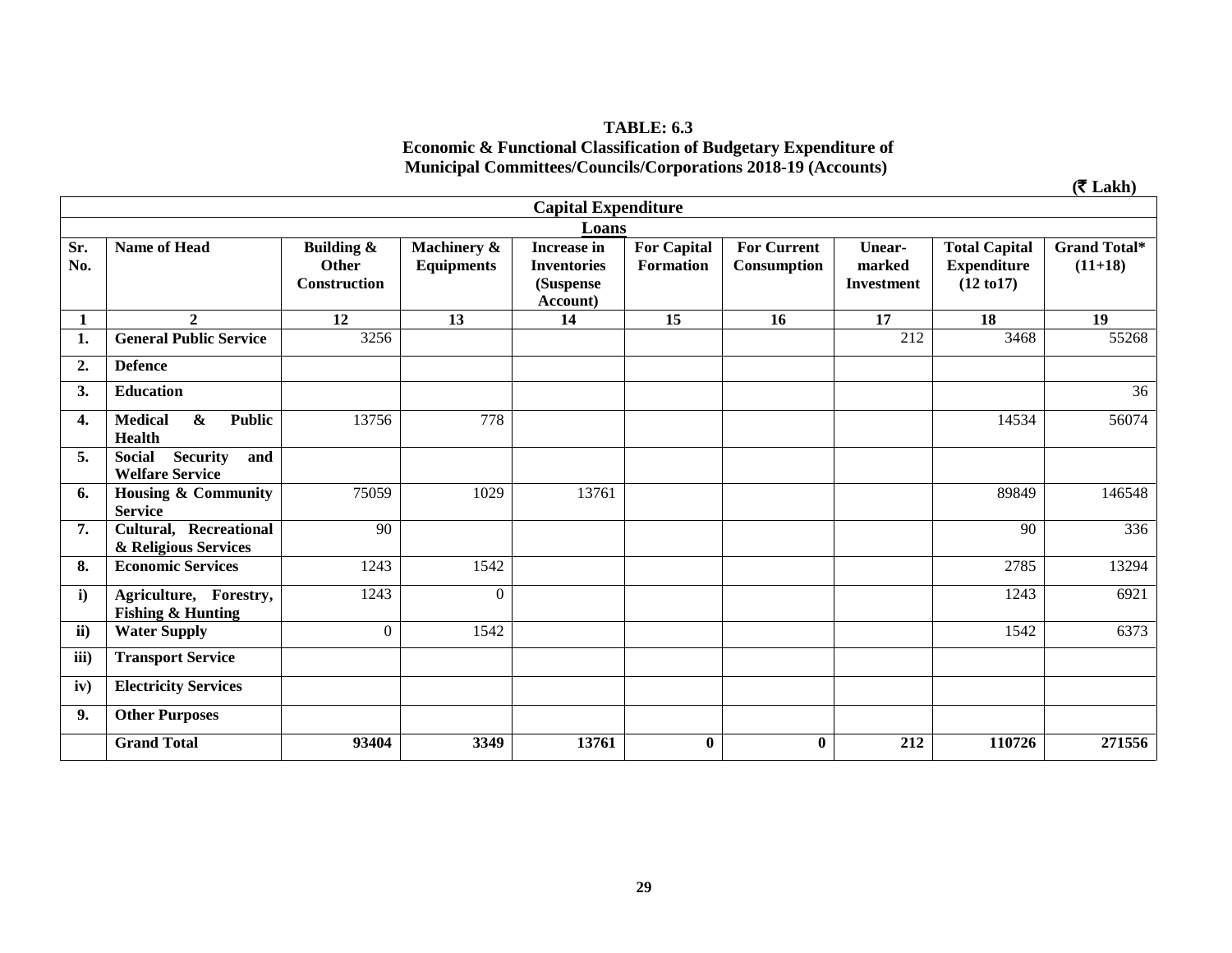# **CHAPTER-VII FUNCTIONAL CLASSIFICATION SCHEME**

 This chapter presents a detailed scheme for the Functional Classification of budgetary expenditure of Municipal Committees/Councils/Corporations. The principles of the scheme have already been discussed in the previous chapter.

 The detailed scheme which is presented in the following paragraphs is put forward as an illustration of the classification of Municipal Committees/Councils/ Corporations expenditure by its purpose. It can be further expanded by introducing more programmes/activities under the main category of expenditure.

#### **7.1: Functional Classification - Distribution of Expenditure**

The Functional Classification of budgetary expenditure of Municipal Committees/Councils/Corporations for the years 2016-17, 2017-18 and 2018-19 is given in the following table below:

|               |                                          |                              |                         | $($ ₹ Lakh $)$ |
|---------------|------------------------------------------|------------------------------|-------------------------|----------------|
| Sr.           | <b>Name</b>                              | 2016-17                      | 2017-18                 | 2018-19        |
| No.           |                                          |                              |                         |                |
| $\mathbf{1}$  | $\mathbf{2}$                             | 3                            | $\overline{\mathbf{4}}$ | 5              |
| 1.            | <b>General Public Service</b>            | 38607                        | 107663                  | 55268          |
|               |                                          | (22.18)                      | (41.27)                 | (20.35)        |
| 2.            | Defence                                  |                              |                         |                |
| 3.            | Education                                | 16                           | 335                     | 36             |
|               |                                          | (0.01)                       | (0.13)                  | (0.01)         |
| 4.            | Medical & Public Health                  | 44142                        | 52431                   | 56074          |
|               |                                          | (25.36)                      | (20.10)                 | (20.65)        |
| 5.            | Social Security and Welfare Service      |                              |                         |                |
| 6.            | Housing & Community Service              | 82164                        | 89082                   | 146548         |
|               |                                          | (47.19)                      | (34.14)                 | (53.97)        |
| 7.            | Cultural, Recreational & Religious       | 147                          | 564                     | 336            |
|               | <b>Services</b>                          | (0.08)                       | (0.22)                  | (0.12)         |
| 8.            | <b>Economic Services</b>                 | 9021                         | 10814                   | 13294          |
|               |                                          | (5.18)                       | (4.14)                  | (4.90)         |
| $\mathbf{i}$  | Agriculture, Forestry, Fishing & Hunting | 4488                         | 6272                    | 6921           |
|               |                                          | (2.58)                       | (2.40)                  | (2.55)         |
| $\mathbf{ii}$ | <b>Water Supply</b>                      | 4533                         | 4542                    | 6373           |
|               |                                          | (2.60)                       | (1.74)                  | (2.35)         |
| iii)          | <b>Transport Service</b>                 |                              |                         |                |
| iv)           | <b>Electricity Services</b>              | $\qquad \qquad \blacksquare$ |                         |                |
| 9.            | <b>Other Purposes</b>                    |                              |                         |                |
|               | <b>Total</b>                             | 174097                       | 260889                  | 271556         |
|               |                                          | (100.00)                     | (100.00)                | (100.00)       |

**Table 7.1: Functional Classification – Distribution of Expenditure of Municipal Committees/Councils/Corporations in Haryana**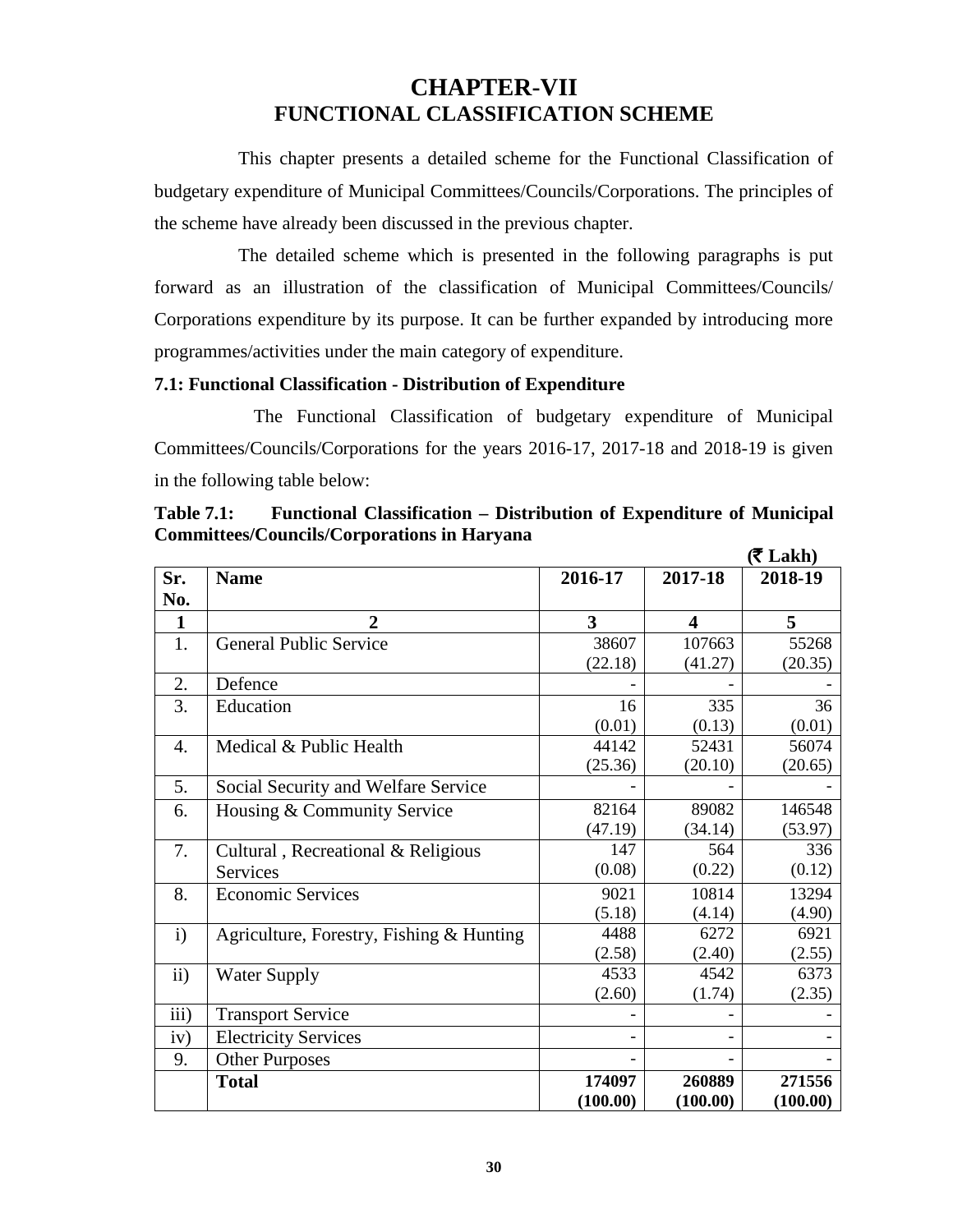#### **7.2**: **Developmental & Non-Developmental Expenditure**

Developmental and non-developmental expenditure of all Municipal Committees/Councils/Corporations comes to  $\overline{5}271556$  lakh in 2018-19 as compared to  $\overline{2}$ 60889 lakh in 2017-18 and  $\overline{2}$ 174097 lakh in 2016-17. Developmental expenditure has been dominating in the years under reference with a major share of 77.82 percent in 2016-17 as compared to 58.73 percent in 2017-18 and 79.65 percent in 2018-19. Non-developmental expenditure was  $\overline{38607}$  lakh (22.18 percent) during 2016-17 as compared to  $\overline{5}107663$  lakh (41.27 percent) during 2017-18 and  $\overline{5}5268$  (20.35 percent) during 2018-19. The information regarding expenditure according to major heads and their percentages under developmental and non-developmental categories is given in the table below:

|           |                                     |          |                  | $(5$ Lakh) |
|-----------|-------------------------------------|----------|------------------|------------|
| Sr. No.   | <b>Heads</b>                        | 2016-17  | 2017-18          | 2018-19    |
| 1         | $\overline{2}$                      | 3        | $\boldsymbol{4}$ | 5          |
| A.        | <b>Development Expenditure</b>      | 135490   | 153226           | 216288     |
|           |                                     | (77.82)  | (58.73)          | (79.65)    |
| 1.        | Education                           | 16       | 335              | 36         |
|           |                                     | (0.01)   | (0.13)           | (0.01)     |
| 2.        | Medical & Public Health             | 44142    | 52431            | 56074      |
|           |                                     | (25.36)  | (20.10)          | (20.65)    |
| 3.        | Social Security and Welfare Service |          |                  |            |
| 4.        | Housing & Community Service         | 82164    | 89082            | 146548     |
|           |                                     | (47.19)  | (34.14)          | (53.97)    |
| 5.        | Cultural, Recreational & Religious  | 147      | 564              | 336        |
|           | Services                            | (0.08)   | (0.22)           | (0.12)     |
| 6.        | <b>Economic Services</b>            | 9021     | 10814            | 13294      |
|           |                                     | (5.18)   | (4.14)           | (4.90)     |
| <b>B.</b> | <b>Non-Development Expenditure</b>  | 38607    | 107663           | 55268      |
|           |                                     | (22.18)  | (41.27)          | (20.35)    |
| 1.        | <b>General Public Service</b>       | 38607    | 107663           | 55268      |
|           |                                     | (22.18)  | (41.27)          | (20.35)    |
| 2.        | Defence                             |          |                  |            |
| 3.        | <b>Other Purposes</b>               |          |                  |            |
|           | <b>Total</b>                        | 174097   | 260889           | 271556     |
|           |                                     | (100.00) | (100.00)         | (100.00)   |

**Table:- 7.2 Developmental and Non-Developmental Expenditure of Municipal Committees/Councils/Corporations in Haryana**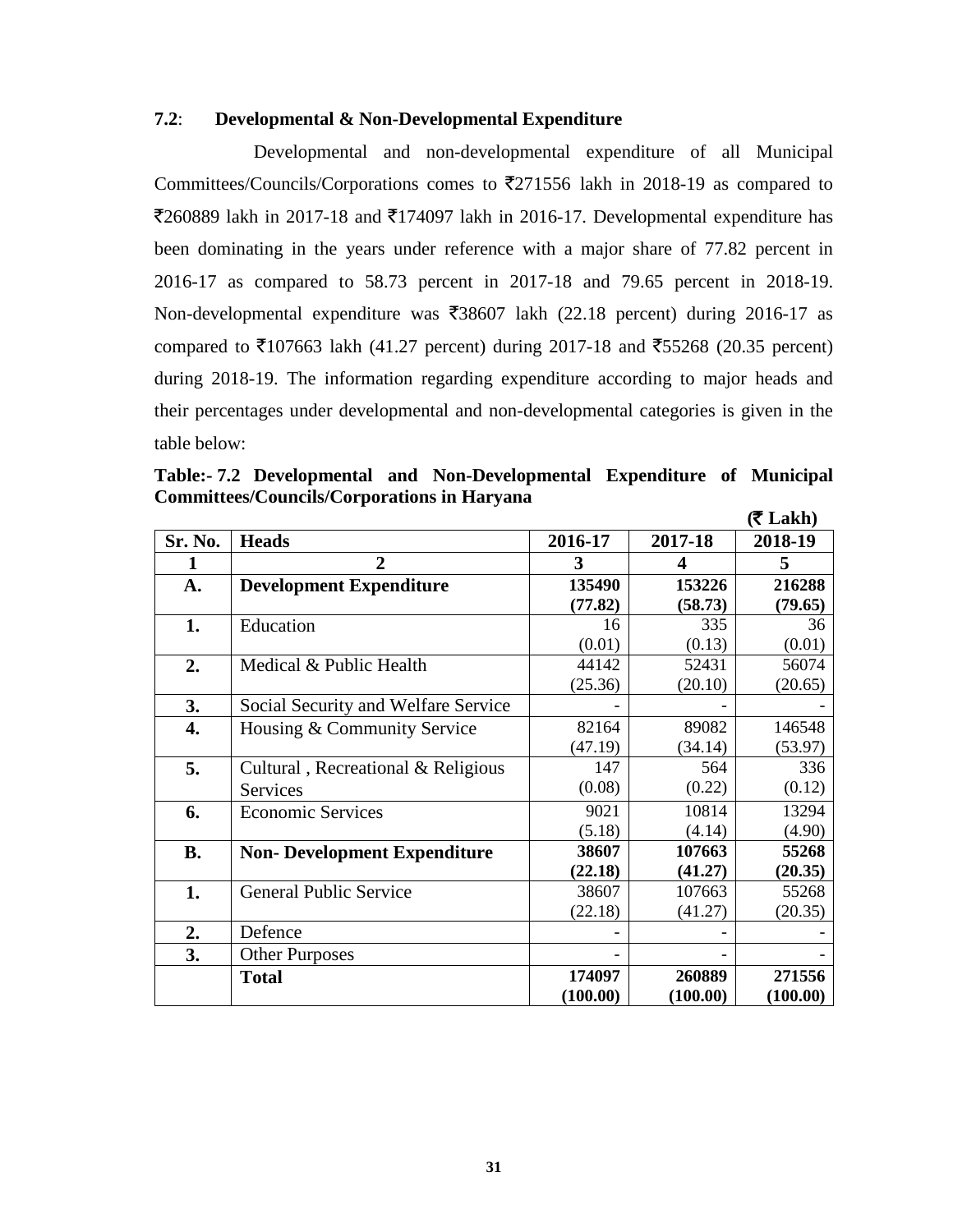### **CHAPTER-VIII**

#### **NOTES ON FUNCTIONAL CATEGORIES**

**1. General Public Services:-** It includes remuneration of Head of Municipal Committees/Councils/Corporations, Executive Officer, Secretary and their supporting staff. It also covers expenditure incurred on collection of taxes on land and buildings, taxes on vehicles, animals, dogs, advertisement tax, tax on entry of goods into local areas, rents on municipal lands and building fee, building application fee, composition fee and other taxes and duties on commodities and services.

**2. Defence:-** No expenditure is incurred at local bodies level under this functional head. The activities relating to this head come under the Centre and State Governments.

**3. Education:-** This head relates to expenditure incurred on general regulation and promotion of school systems, management and support to primary schools, secondary schools and colleges, technical training institutions such as craft schools, sewing schools, anganwari centers. It includes scholarships and grants to individuals for education and training purposes. Subsidiary services such as transportation of school children, school meals and other ancillary services designed to promote and facilitate schools attendance are covered under this head of expenditure.

#### **4. Medical and Public Health:-**

**(a)** Medical:- It includes establishment expenses on hospitals and dispensaries, medical and dental clinics, provision of drugs and appliances and similar field programmes, charges for lunatics, antirabic treatment of paupers and outlays in respect of hospitals and dispensaries and services of individual doctors, dentists, etc.

**(b)** Public Health:- It includes expenditure on public health direction, municipal engineer and supporting staff, vaccination, prevention and control of malaria and other epidemic diseases, burning and burial of paupers, slaughter houses, conservancy system and prevention of food adulteration.

**5. Social Security and Welfare Services**:- It consists of expenditure on relief measures. It comprises of payment of funds in case of accident, injury, sickness and other benefits to compensate for the loss. Welfare services include expenditure on child welfare, homes for aged, care for disabled, contributions to family welfare agencies etc.

**6. Housing and Community Services**:- This head includes expenditure on promotion of activities and facilities in respect of housing and capital expenditure